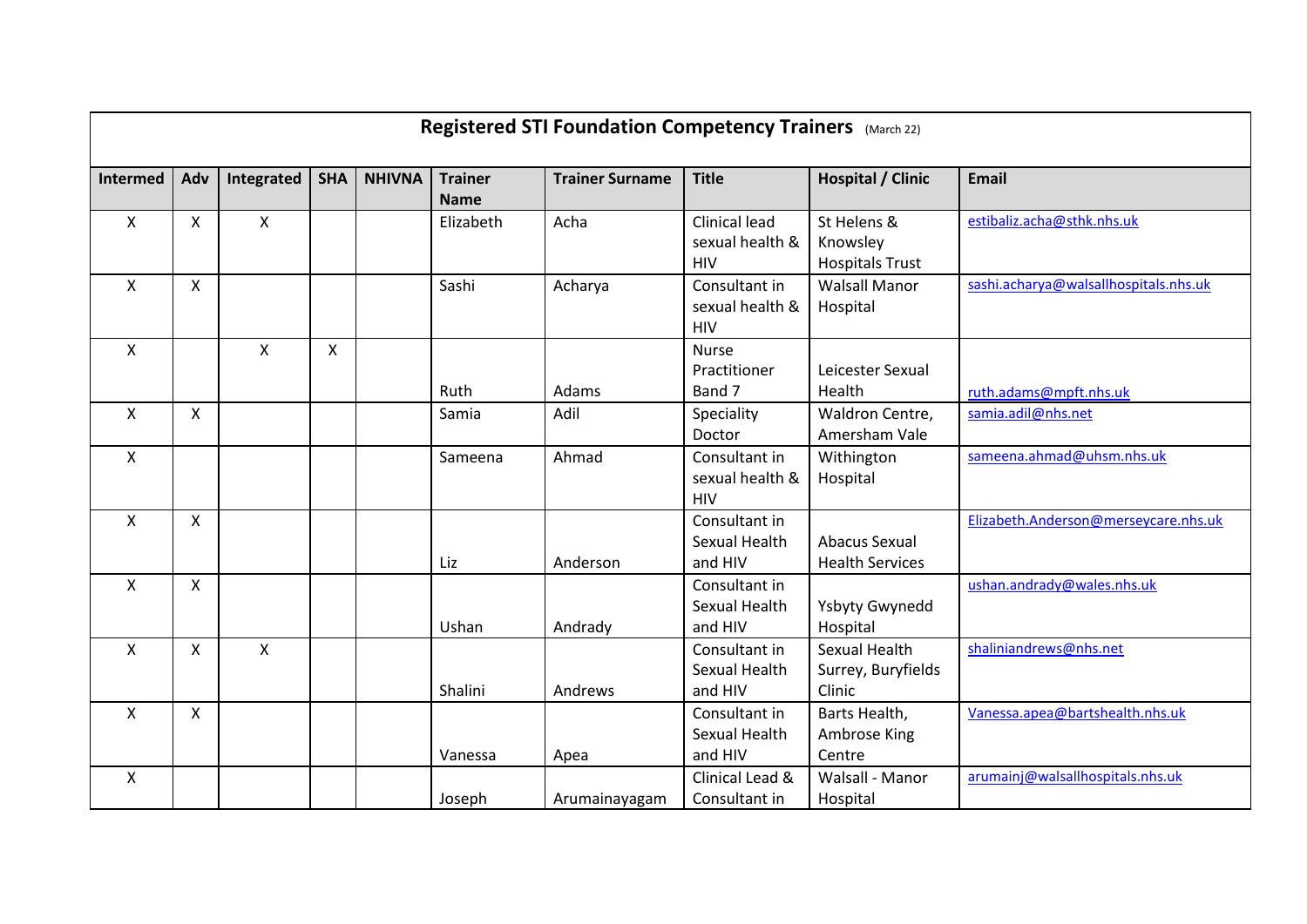|              |              |              |           |                     | Sexual Health        |                          |                                       |
|--------------|--------------|--------------|-----------|---------------------|----------------------|--------------------------|---------------------------------------|
|              |              |              |           |                     | & HIV                |                          |                                       |
| $\mathsf{X}$ |              |              |           |                     | Consultant in        |                          | jane.ashby2@nhs.net                   |
|              |              |              |           |                     | Sexual Health        |                          |                                       |
|              |              |              | Jane      | Ashby               | and HIV              | <b>CNWL NHS Trust</b>    |                                       |
|              | $\mathsf{X}$ |              |           |                     | Consultant in        |                          | soe.aung@nhs.net                      |
|              |              |              |           |                     | Sexual Health        | <b>Oxleas Foundation</b> |                                       |
|              |              |              | Soe       | Aung                | and HIV              | Trust                    |                                       |
| $\mathsf{X}$ |              | X            |           |                     | Specialty            |                          | souria.azizi1@nhs.net                 |
|              |              |              |           |                     | <b>Doctor Sexual</b> |                          |                                       |
|              |              |              |           |                     | & Reproductive       |                          |                                       |
|              |              |              | Souria    | Aziz                | Healthcare           | Kingston Hospital        |                                       |
| $\mathsf{x}$ | $\mathsf{X}$ | $\mathsf{X}$ |           |                     |                      | Royal                    |                                       |
|              |              |              |           |                     |                      | Wolverhampton            |                                       |
|              |              |              |           |                     |                      | NHS Trust, New           |                                       |
|              |              |              | Prita     | Banerjee            | Consultant           | cross Hospital           | prita.banerjee@nhs.net                |
| X            |              |              |           |                     | Specialty            |                          | Manori.Bandara@nhs.net                |
|              |              |              |           |                     | Doctor Sexual        | Kingston Hospital,       |                                       |
|              |              |              | Manori    | <b>Bandara</b>      | Health and HIV       | Wolverton Centre,        |                                       |
| X            |              |              |           |                     | Consultant in        |                          | deepa.bansal@mpft.nhs.uk              |
|              |              |              |           |                     | Sexual Health        | Queen's Hospital,        |                                       |
|              |              |              | Deepa     | Bansal              | and HIV              | Burton-upon-Trent        |                                       |
| X            | $\mathsf{X}$ | X            |           |                     | Consultant in        | Kent Community           | Sarwat.Bari@nhs.net                   |
|              |              |              |           |                     | Sexual Health        | <b>Health NHS</b>        |                                       |
|              |              |              | Sarwat    | Bari                | and HIV              | <b>Foundation Trust</b>  |                                       |
| X            |              | X            |           |                     | ST6 Sexual           | Umbrella Sexual          | Rachel.barlow-evans@nhs.net           |
|              |              |              | Rachel    | <b>Barlow-Evans</b> | Health               | <b>Health Services</b>   |                                       |
| X            |              | X            |           |                     | Consultant in        |                          | serish.basavaraj@nhs.net              |
|              |              |              |           |                     | Sexual Health        |                          |                                       |
|              |              |              | Serish    | Basavaraj           | and HIV              | <b>ICASH Bedford</b>     |                                       |
|              |              | Χ            |           |                     | Specialty            | Gateway Clinic -         | Catherine.Bateman@spectrum-cic.nhs.uk |
|              |              |              | Catherine | Bateman             | Doctor               | Barnsley                 |                                       |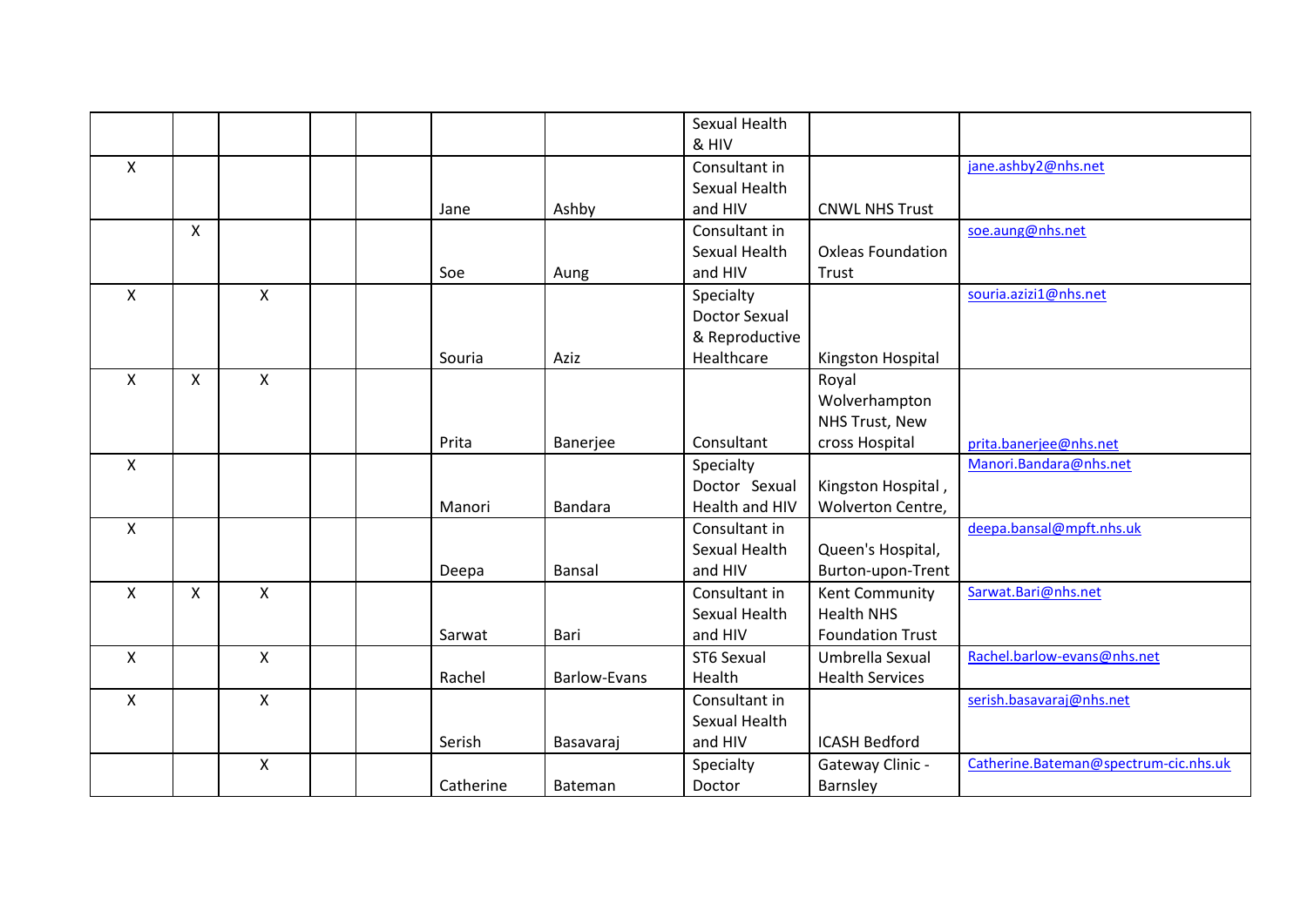| X                         |                    |              |              |   |         |                  | Consultant in           |                           | Sylvia.Bates@spectrum-cic.nhs.uk |
|---------------------------|--------------------|--------------|--------------|---|---------|------------------|-------------------------|---------------------------|----------------------------------|
|                           |                    |              |              |   |         |                  | Sexual Health           | Gateway Clinic -          |                                  |
|                           |                    |              |              |   | Sylvia  | <b>Bates</b>     | and HIV                 | Barnsley                  |                                  |
| $\mathsf{X}$              |                    |              |              |   |         |                  | Consultant in           |                           | amylouise.baugh@nhs.net          |
|                           |                    |              |              |   |         |                  | Sexual Health           |                           |                                  |
|                           |                    |              |              |   | Amy     | Baugh            | and HIV                 | Kings Mill Hospital       |                                  |
| $\mathsf{x}$              |                    |              |              |   |         |                  | Consultant in           |                           | s.bhaduri@nhs.net                |
|                           |                    |              |              |   |         |                  | HIV & Integ             |                           |                                  |
|                           |                    |              |              |   | Sumit   | <b>Bhaduri</b>   | Sexual Health           | Alexandra Hospital        |                                  |
| $\mathsf{X}$              |                    |              |              |   |         |                  | Consultant in           |                           | karla.blee@wales.nhs.uk          |
|                           |                    |              |              |   |         |                  | HIV & Integ             |                           |                                  |
|                           |                    |              |              |   | Karla   | Blee             | Sexual Health           | Ysbyty Glan Clwyd         |                                  |
| $\mathsf{x}$              |                    |              |              | X |         |                  | Consultant in           |                           | alison.blume@solent.nhs.uk       |
|                           |                    |              |              |   |         |                  | Sexual Health           | St Mary's Hospital,       |                                  |
|                           |                    |              |              |   | Alison  | Blume            | and HIV                 | Portsmouth                |                                  |
| $\mathsf{X}$              | $\pmb{\mathsf{X}}$ | $\mathsf{X}$ |              |   |         |                  |                         | Sexual Health Fife,       |                                  |
|                           |                    |              |              |   |         |                  |                         | whytemans brae            |                                  |
|                           |                    |              |              |   | Katie   | Boog             | Consultant              | Hospital                  | KATIE.BOOG@NHS.SCOT              |
| $\mathsf{X}$              | $\mathsf{x}$       |              | $\mathsf{X}$ |   |         |                  | <b>Assoc Specialist</b> | Bassetlaw                 | melissabracken@nhs.net           |
|                           |                    |              |              |   |         |                  | in Sexual               | <b>Integrated Sexual</b>  |                                  |
|                           |                    |              |              |   | Melissa | <b>Bracken</b>   | Health and HIV          | Health                    |                                  |
| $\mathsf{X}$              | X                  |              |              |   |         |                  | Consultant in           | The Sexual Health         |                                  |
|                           |                    |              |              |   |         |                  | Sexual Health           | Clinic, Ealing            |                                  |
|                           |                    |              |              |   | Sarah   | <b>Bradley</b>   | and HIV                 | <b>Community Health</b>   | sarah.bradley16@nhs.net          |
| $\mathsf{X}$              | X                  | X            |              |   |         |                  | Consultant in           |                           |                                  |
|                           |                    |              |              |   |         |                  | Sexual Health           | <b>Trinity Centre for</b> |                                  |
|                           |                    |              |              |   | Sophie  | Brady            | and HIV                 | Sexual Health             | Sophie.Brady@locala.org.uk       |
| $\boldsymbol{\mathsf{X}}$ | $\mathsf{x}$       |              |              |   |         |                  | Consultant in           |                           |                                  |
|                           |                    |              |              |   |         |                  | Sexual Health           | <b>Grantham Sexual</b>    |                                  |
|                           |                    |              |              |   | Claire  | <b>Brookings</b> | and HIV                 | Health Clinic 101         | claire.brookings@nhs.net         |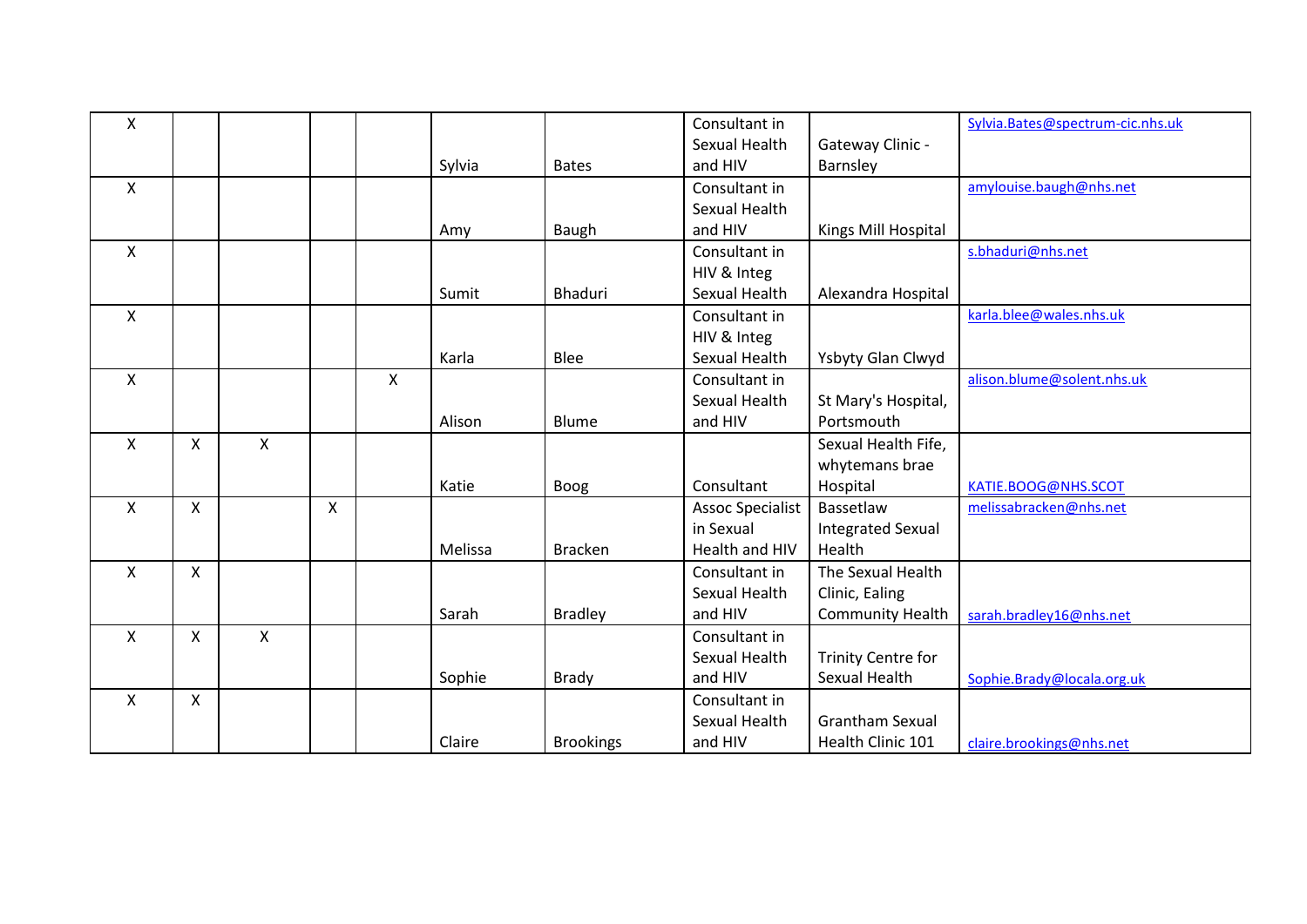| Χ | X            |   | Rita        | <b>Browne</b>  | Consultant in<br>Sexual Health<br>and HIV | St Ann's Sexual<br><b>Health Centre</b> | ritabrowne@nhs.net               |
|---|--------------|---|-------------|----------------|-------------------------------------------|-----------------------------------------|----------------------------------|
| X | $\mathsf{X}$ |   |             |                | Consultant in                             |                                         |                                  |
|   |              |   |             |                | Sexual Health                             | West Middlesex                          |                                  |
|   |              |   | Lauren      | Bull           | and HIV                                   | Hospital                                | lauren.bull@chelwest.nhs.uk      |
| X | $\mathsf{X}$ |   |             |                | Consultant in                             |                                         |                                  |
|   |              |   |             |                | Sexual Health                             | Sunderland Royal                        |                                  |
|   |              |   | Stephen     | <b>Bushby</b>  | and HIV                                   | Hospital                                | Stephen.Bushby@chsft.nhs.uk      |
| X | X            |   |             |                |                                           | Chelsea and                             |                                  |
|   |              |   |             |                | Associate                                 | Westminster                             |                                  |
|   |              |   | Abdul       | Cadir          | Specialist                                | Hospital                                | Abdul.Cadir@chelwest.nhs.uk      |
| X |              |   |             |                | Consultant in                             |                                         |                                  |
|   |              |   |             |                | Sexual Health                             |                                         |                                  |
|   |              |   | Fiona       | Carey          | and HIV                                   | Downe Hospital                          | fiona.carey@setrust.hscni.net    |
|   |              | X |             |                | <b>Trainee</b>                            |                                         |                                  |
|   |              |   |             |                | Advanced                                  |                                         |                                  |
|   |              |   |             |                | Clinical                                  | <b>Newton Road</b>                      |                                  |
|   |              |   | Nicola Kate | Castro-Sanchez | Practitioner                              | Clinic, Kent                            | kate.castro-sanchez@nhs.net      |
| X | $\mathsf{X}$ | X |             |                | Consultant in                             |                                         |                                  |
|   |              |   |             |                | Sexual Health                             | Whittall Street                         |                                  |
|   |              |   | Rachel      | Caswell        | and HIV                                   | Clinic                                  | rachelcaswell@nhs.net            |
| Χ | X            | X |             |                | Locum                                     |                                         |                                  |
|   |              |   |             |                | Consultant in                             |                                         |                                  |
|   |              |   |             |                | Sexual Health                             | Axess Unit, Royal                       |                                  |
|   |              |   | Sarah       | Cavilla        | and HIV                                   | Liverpool Hospital                      | sarah.cavilla1@nhs.net           |
| Χ | X            |   |             |                | Consultant in                             | Royal                                   |                                  |
|   |              |   |             |                | Sexual Health                             | Bournemouth                             |                                  |
|   |              |   | Cordelia    | Chapman        | and HIV                                   | Hospital                                | cordelia.chapman@rbch-nhs-uk     |
| X |              | X |             |                |                                           |                                         |                                  |
|   |              |   |             |                |                                           | SWISH, Somerset                         |                                  |
|   |              |   | Soumeya     | Cherif         | Consultant                                | <b>Foundation Trust</b>                 | Soumeya.cherif@somersetft.nhs.uk |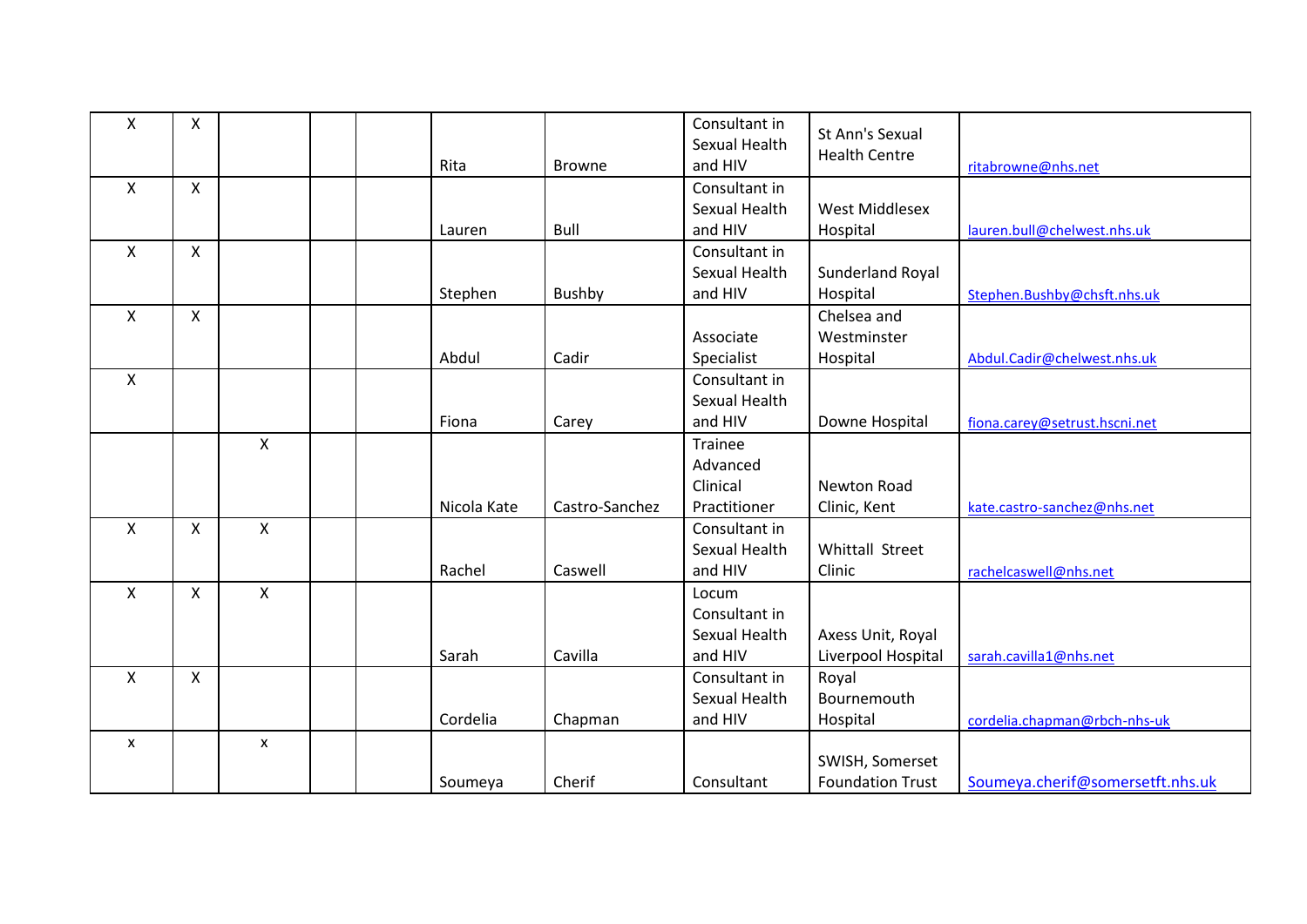| Χ                         | X            |   |   |           |          | Consultant in |                           |                              |
|---------------------------|--------------|---|---|-----------|----------|---------------|---------------------------|------------------------------|
|                           |              |   |   |           |          | Sexual Health |                           |                              |
|                           |              |   |   | Emily     | Cheserem | and HIV       | iCaSH Suffolk             | emily.cheserem@nhs.net       |
|                           |              |   | X |           |          | Senior Health |                           |                              |
|                           |              |   |   | Matthew   | Chou     | Advisor       | <b>Barking Hospital</b>   | matthewchou@nhs.net          |
| X                         | $\mathsf{X}$ |   |   |           |          | Consultant in |                           |                              |
|                           |              |   |   |           |          | Sexual Health | Barts Health - All        |                              |
|                           |              |   |   | Emily     | Chung    | and HIV       | East                      | e.chung@nhs.net              |
| X                         | $\mathsf{X}$ |   |   |           |          | Consultant in |                           |                              |
|                           |              |   |   |           |          | Sexual Health | Royal Liverpool           |                              |
|                           |              |   |   | Emily     | Clarke   | and HIV       | Hospital                  | emily.a.clarke@rlbuht.nhs.uk |
| X                         | X            | X |   |           |          |               | Riverside Health          |                              |
|                           |              |   |   |           |          | Consultant    | Centre, James             |                              |
|                           |              |   |   |           |          | Sexual Health | Street West, Bath         |                              |
|                           |              |   |   | Sarah     | Cochrane | and HIV       | BA1 2BT                   | sarahcochrane@doctors.org.uk |
| $\boldsymbol{\mathsf{X}}$ | X            |   |   |           |          | <b>Nurse</b>  |                           |                              |
|                           |              |   |   | Emma      | Collins  | Consultant    | <b>Derriford Hospital</b> | emma.collins73@nhs.net       |
| X                         | X            |   |   |           |          | Consultant in |                           |                              |
|                           |              |   |   |           |          | Sexual Health | Eagles Bridge             |                              |
|                           |              |   |   | Noel      | Connolly | and HIV       | <b>Health Centre</b>      | noel.connolly1.nhs.net       |
| $\mathsf{X}$              | X            |   |   |           |          |               | <b>Sexual Health</b>      |                              |
|                           |              |   |   |           |          | Consultant in | Clinic, Croydon           |                              |
|                           |              |   |   |           |          | Sexual Health | University                |                              |
|                           |              |   |   | lan       | Cormack  | and HIV       | Hospitals                 | i.cormack@nhs.net            |
| X                         |              |   |   |           |          | Consultant in |                           |                              |
|                           |              |   |   |           |          | Sexual Health | Cardiff Royal             |                              |
|                           |              |   |   | Darren    | Cousins  | and HIV       | Infirmary                 | Darren.Cousins@wales.nhs.uk  |
| X                         |              |   |   |           |          | Consultant in |                           |                              |
|                           |              |   |   |           |          | Sexual Health | <b>Homerton Sexual</b>    |                              |
|                           |              |   |   | Katherine | Coyne    | and HIV       | <b>Health Services</b>    | k.coyne@nhs.net              |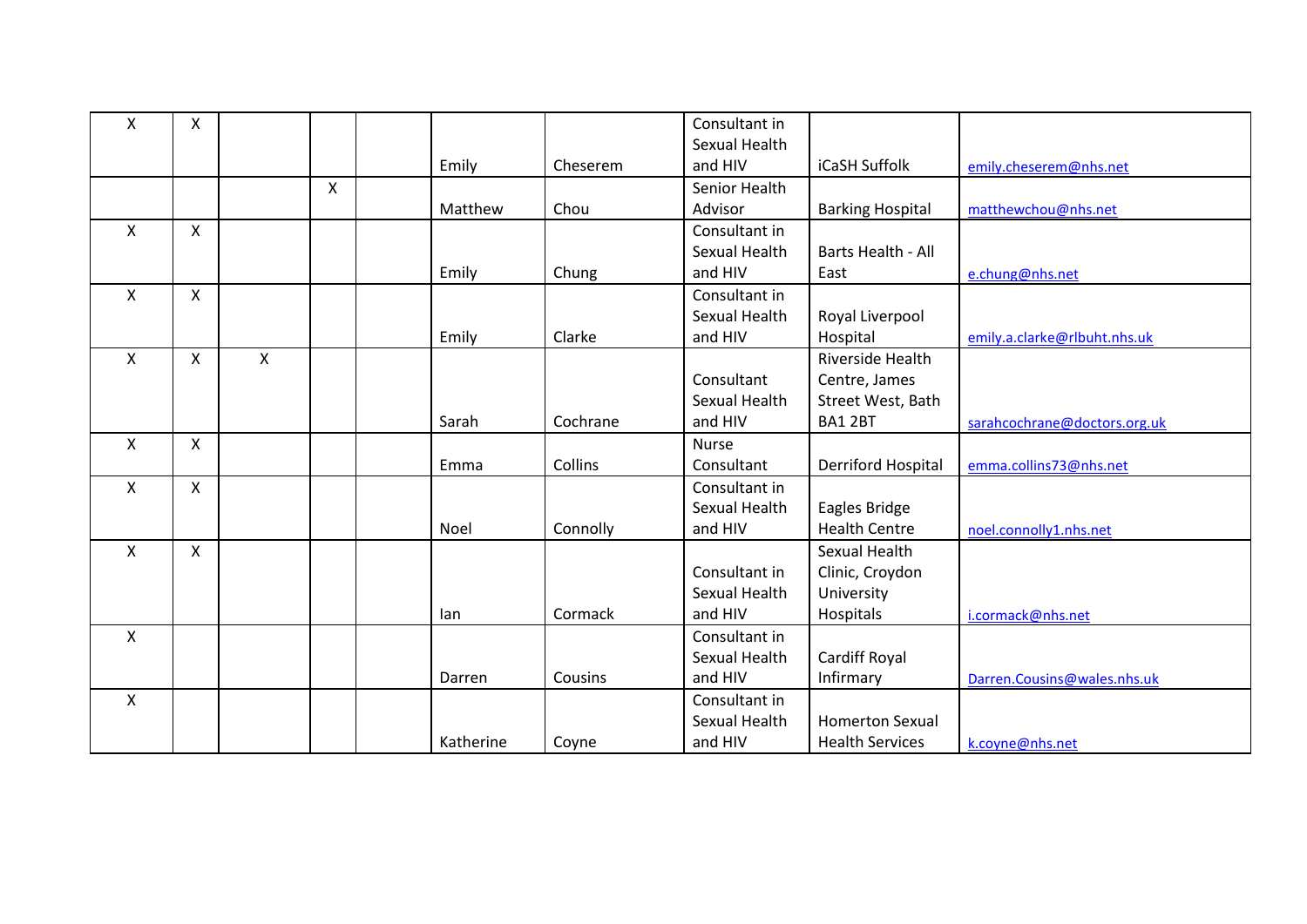| Χ | $\pmb{\times}$ |   |         |                 | Consultant in | Chelsea and           |                                  |
|---|----------------|---|---------|-----------------|---------------|-----------------------|----------------------------------|
|   |                |   |         |                 | Sexual Health | Westminster           |                                  |
|   |                |   | Gail    | Crowe           | and HIV       | Hospital              | Gail.Crowe@chelwest.nhs.uk       |
| X |                |   |         |                 | Consultant in |                       |                                  |
|   |                |   |         |                 | Sexual Health | Furness Hospital/     |                                  |
|   |                |   | Su      | Currie          | and HIV       | Kentwood Clinic       | su.currie@ncic.nhs.uk            |
| X |                |   |         |                 | Consultant in |                       |                                  |
|   |                |   |         |                 | Sexual Health | <b>Watford Clinic</b> |                                  |
|   |                |   | Rasha   | Dabis           | and HIV       |                       | rasha.dabis@nhs.net              |
| X |                |   |         |                 | ST6 Sexual    | Whittall Street       |                                  |
|   |                |   | Ria     | Daly            | Health        | Clinic                | ria.daly@nhs.net                 |
| X | $\mathsf{X}$   |   |         |                 | Consultant in |                       |                                  |
|   |                |   |         |                 | Sexual Health | The Great Western     |                                  |
|   |                |   | Jessica | Daniel          | and HIV       | Hospital              | jessica.daniel@nhs.net           |
| X | X              |   |         |                 | Consultant in |                       |                                  |
|   |                |   |         |                 | Sexual Health |                       |                                  |
|   |                |   | Nelson  | David           | and HIV       | Icash - Norwich       | nelson.david@nhs.net             |
| X | X              | X |         |                 | Consultant in |                       |                                  |
|   |                |   |         |                 | Sexual Health | Devon Sexual          |                                  |
|   |                |   | Sophia  | <b>Davies</b>   | and HIV       | Health                | sophia.davies@nhs.net            |
| X | X              |   |         |                 | Consultant in | Chelsea and           |                                  |
|   |                |   |         |                 | Sexual Health | Westminster           |                                  |
|   |                |   | Sara    | Day             | and HIV       | Hospital              | sara.day@chelwest.nhs.uk         |
| X | $\pmb{\times}$ |   |         |                 | Consultant in |                       |                                  |
|   |                |   |         |                 | Sexual Health |                       |                                  |
|   |                |   | Andrew  | de Burgh Thomas | and HIV       | <b>Benhall Clinic</b> | Andrew.DeBurgh-Thomas@ghc.nhs.uk |
| X |                |   |         |                 |               | Ealing Hospital,      |                                  |
|   |                |   |         |                 | Consultant in | <b>NW London</b>      |                                  |
|   |                |   |         |                 | Sexual Health | healthcare Trust      |                                  |
|   |                |   | Shamela | de Silva        | and HIV       |                       | shamela.desilva@nhs.net          |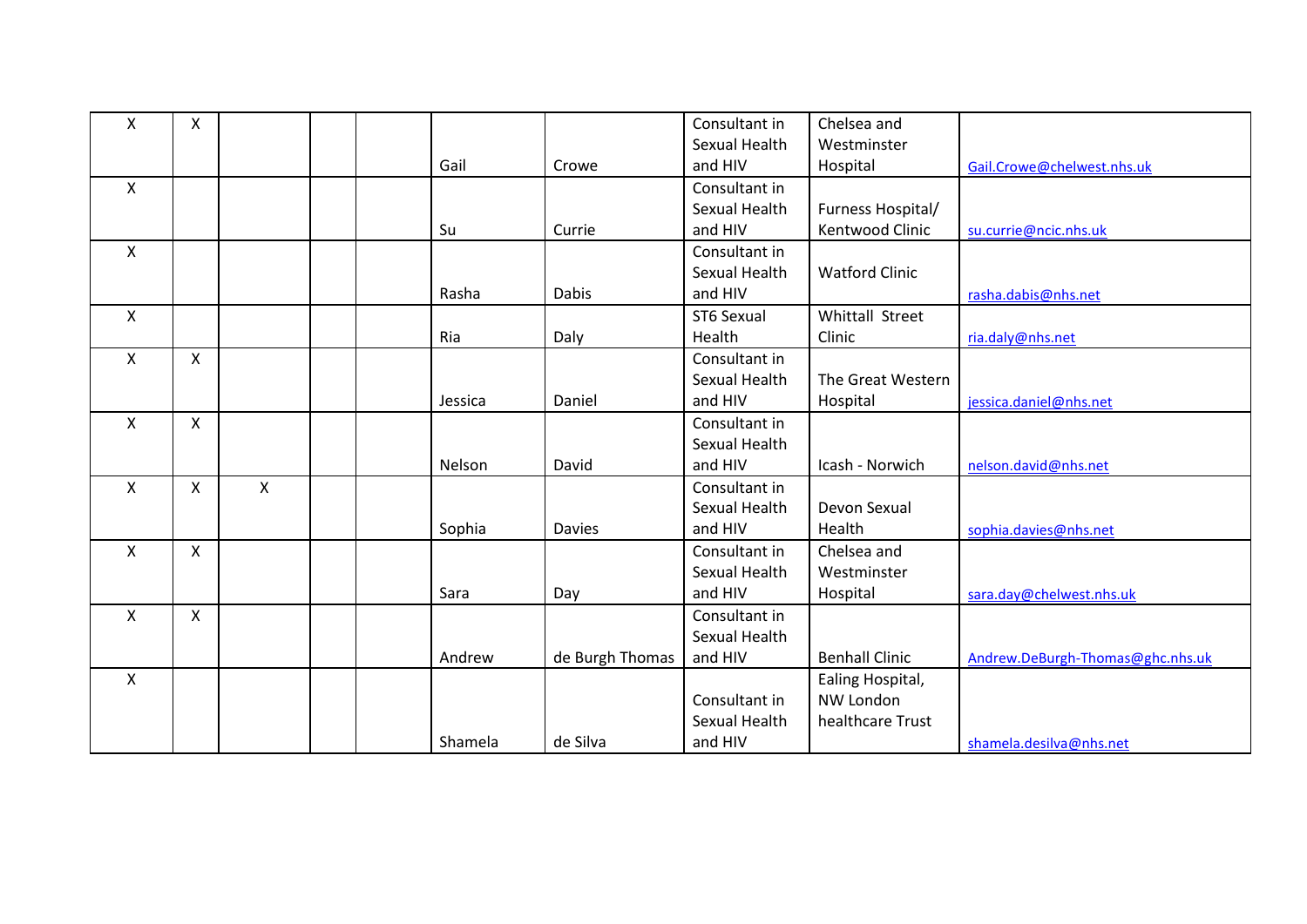| Χ            |              |   |              |   |          |               |               | <b>Brighton &amp; Sussex</b> |                                     |
|--------------|--------------|---|--------------|---|----------|---------------|---------------|------------------------------|-------------------------------------|
|              |              |   |              |   |          |               | Consultant in | University                   |                                     |
|              |              |   |              |   |          |               | Sexual Health | <b>Hospitals NHS</b>         |                                     |
|              |              |   |              |   | Gill     | Dean          | and HIV       | Trust                        |                                     |
| $\mathsf{x}$ | $\mathsf{X}$ |   |              |   |          |               | Associate     |                              |                                     |
|              |              |   |              |   |          |               | Specialist    | Nottingham                   |                                     |
|              |              |   |              |   |          |               | Sexual Health | University                   |                                     |
|              |              |   |              |   | Nicola   | Dearing       | and HIV       | Hospitals                    | nicola.dearing@nuh.nhs.uk           |
|              |              |   | $\mathsf{X}$ |   |          |               |               | Spectrum - Wigan             |                                     |
|              |              |   |              |   |          |               |               | & Leigh Sexual               |                                     |
|              |              |   |              |   | Joseph   | Deering       | Senior SHA    | Health                       | joseph.deering2@spectrum-cic-nhs.uk |
| X            | X            |   |              |   |          |               | Consultant in |                              |                                     |
|              |              |   |              |   |          |               | Sexual Health | Garden Clinic,               |                                     |
|              |              |   |              |   | Noreen   | Desmond       | & HIV         | <b>Upton Hospital</b>        | Noreen.Desmond@berkshire.nhs.uk     |
| X            | X            | Χ |              |   |          |               | Specialty     | Waldron Centre,              |                                     |
|              |              |   |              |   | Chaminda | Dodampegamage | Doctor        | Amersham Vale,               | chaminda.dodampegamage@nhs.net      |
| X            | $\mathsf{X}$ |   |              |   |          |               | Consultant in |                              |                                     |
|              |              |   |              |   |          |               | Sexual Health |                              |                                     |
|              |              |   |              |   | Holly    | Donson        | and HIV       | iCaSH Cambridge              | Holly.Donson@nhs.net                |
| $\mathsf{x}$ | X            |   |              | X |          |               |               |                              |                                     |
|              |              |   |              |   |          |               |               | Cardiff Royal                |                                     |
|              |              |   |              |   | Rachel   | Drayton       | Consultant    | Infirmary, Cardiff           | Rachel.Drayton@wales.nhs.uk         |
| X            | X            |   |              |   |          |               |               | Royal                        |                                     |
|              |              |   |              |   |          |               | Consultant in | Bournemouth and              |                                     |
|              |              |   |              |   |          |               | Sexual Health | Christchurch                 |                                     |
|              |              |   |              |   | Olivia   | Drew          | and HIV       | Hospitals                    | olivia.drew@rbch.nhs.uk             |
| X            | X            |   |              |   |          |               | Consultant in | Birmingham                   |                                     |
|              |              |   |              |   |          |               | Sexual Health | Heartlands                   |                                     |
|              |              |   |              |   | Ngozi    | E Dufty       | and HIV       | Hospital                     | Ngozi.dufty@nhs.net                 |
| Χ            | X            |   |              |   |          |               | Consultant in |                              |                                     |
|              |              |   |              |   |          |               | Sexual Health | Royal Liverpool              |                                     |
|              |              |   |              |   | Damitha  | Edirisinghe   | and HIV       | Hospital                     | damitha.edirisinghe@rlbuht.nhs.net  |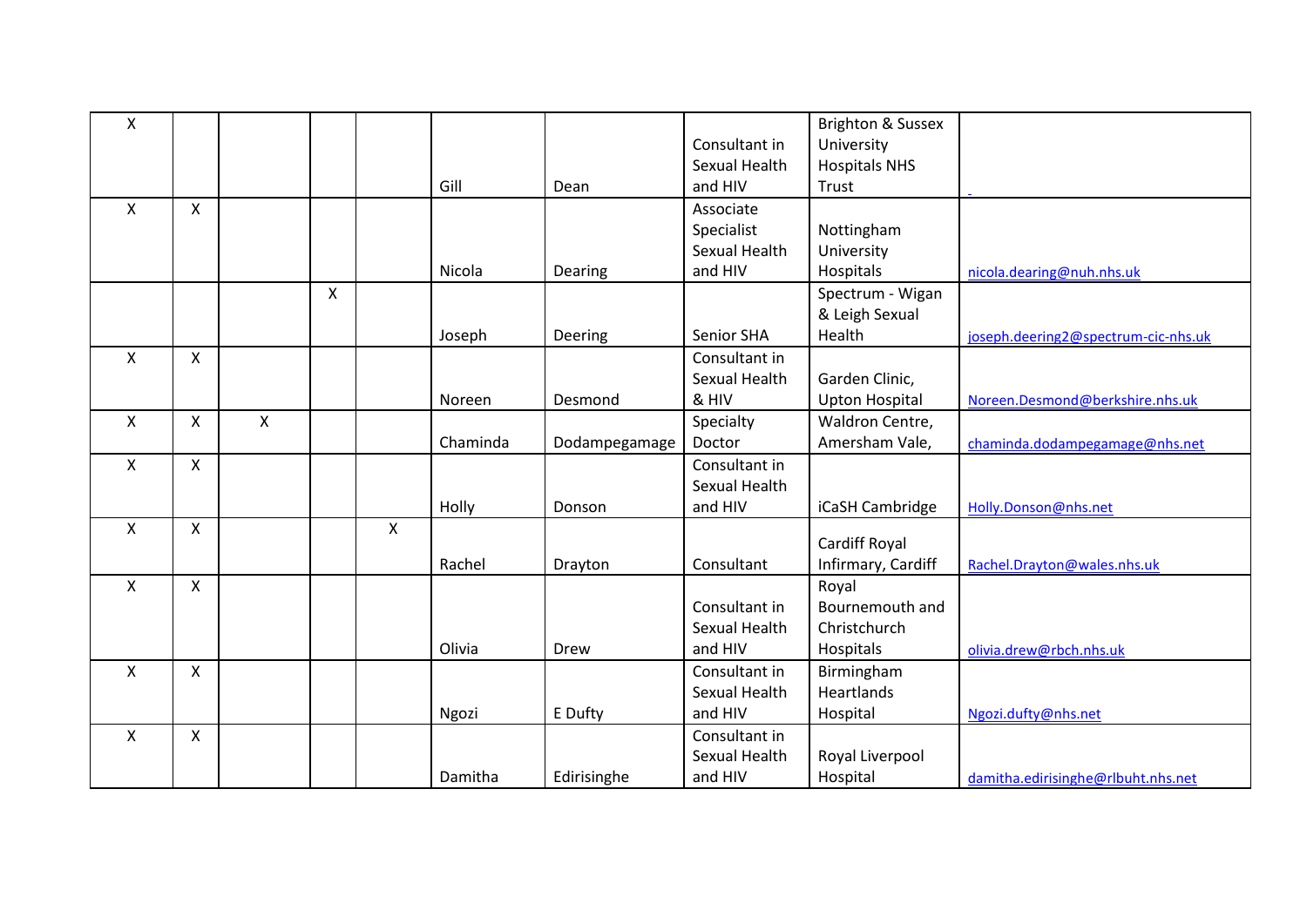| X                         | $\mathsf{X}$ |  |          |              | Consultant in         |                           |                                         |
|---------------------------|--------------|--|----------|--------------|-----------------------|---------------------------|-----------------------------------------|
|                           |              |  |          |              | Sexual Health         | West Suffolk              |                                         |
|                           |              |  | Sarah    | Edwards      | and HIV               | Hospital,                 | sarah.edwards6@nhs.net                  |
| X                         |              |  |          |              | Specialty             |                           |                                         |
|                           |              |  |          |              | Registrar             | <b>Sheffield Teaching</b> |                                         |
|                           |              |  |          |              | Sexual Health         | <b>Hospitals NHS</b>      |                                         |
|                           |              |  | Meredith | Elangasinghe | and HIV               | <b>Foundation Trust</b>   | Meredith.Elangasinghe@sth.nhs.uk        |
| $\mathsf{X}$              |              |  |          |              | Consultant in         | Manchester                |                                         |
|                           |              |  |          |              | Sexual Health         | Centre for Sexual         |                                         |
|                           |              |  | Rachael  | Ellks        | and HIV               | Health                    | rellks@nhs.net                          |
| $\mathsf{x}$              | $\mathsf{X}$ |  |          |              | Consultant in         |                           |                                         |
|                           |              |  |          |              | Sexual Health         | Leeds Sexual              |                                         |
|                           |              |  | Amy      | Evans        | and HIV               | Health                    | amy.evans10@nhs.net                     |
| $\mathsf{X}$              | $\mathsf{x}$ |  |          |              |                       | Countess of               |                                         |
|                           |              |  |          |              | Consultant in         | Chester Integrated        |                                         |
|                           |              |  |          |              | Sexual Health         | Contraception and         |                                         |
|                           |              |  | John     | Evans-Jones  | and HIV               | Sexual Health             | john.evans-jones@nhs.net                |
| $\boldsymbol{\mathsf{X}}$ | $\mathsf{X}$ |  |          |              | Consultant in         |                           |                                         |
|                           |              |  |          |              | <b>HIV and Sexual</b> | Sexual Health -           |                                         |
|                           |              |  | lan      | Fairley      | Health                | Monkgate Centre           | lan.Fairley@York.NHS.UK                 |
| $\boldsymbol{\mathsf{X}}$ |              |  |          |              | Consultant in         |                           |                                         |
|                           |              |  |          |              | Sexual Health         |                           |                                         |
|                           |              |  | Maneh    | Farazmand    | and HIV               | Princess Royal CHC        | maneh.farazmand@cht.nhs.uk              |
| $\boldsymbol{\mathsf{X}}$ |              |  |          |              |                       | Causeway Hospital         |                                         |
|                           |              |  |          |              | Specialty             | , 4 Newbridge Rd,         |                                         |
|                           |              |  | Tara     | Farrington   | Doctor - FRSH         | Coleraine,                | Tara.Farrington@northerntrust.hscni.net |
| $\pmb{\mathsf{X}}$        |              |  |          |              | Consultant in         |                           |                                         |
|                           |              |  |          |              | Sexual Health         | <b>Trinity Centre for</b> |                                         |
|                           |              |  | Nicola   | Fearnley     | and HIV               | Sexual Health             | Nicola.fearnley@locala.org.uk           |
| $\boldsymbol{\mathsf{X}}$ |              |  |          |              | Consultant in         |                           |                                         |
|                           |              |  |          |              | Sexual Health         | Royal United Bath         |                                         |
|                           |              |  | Arnold   | Fernandes    | and HIV               | Hospital                  | a.fernandes1@nhs.net                    |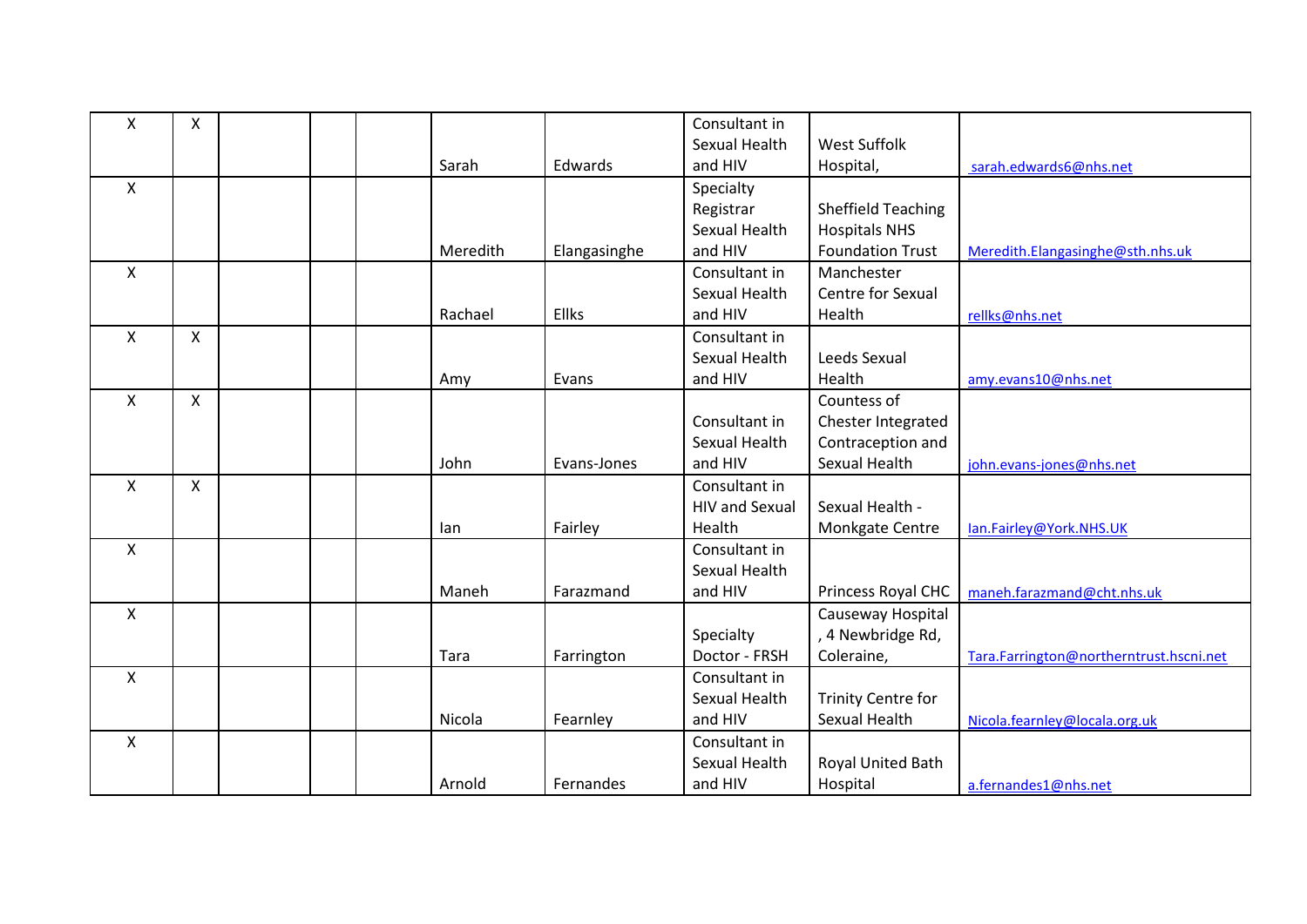| X                         |                    |   |   |                    |           |          | Consultant in      |                         |                                  |
|---------------------------|--------------------|---|---|--------------------|-----------|----------|--------------------|-------------------------|----------------------------------|
|                           |                    |   |   |                    |           |          | Sexual Health      | Cobridge Sexual         |                                  |
|                           |                    |   |   |                    | Kieran    | Fernando | and HIV            | <b>Health Services</b>  | Kieran.Fernando@mpft.nhs.uk      |
| $\mathsf{X}$              |                    |   | X |                    |           |          |                    | The Northern            |                                  |
|                           |                    |   |   |                    |           |          |                    | Contraception,          |                                  |
|                           |                    |   |   |                    |           |          | Senior Health      | sexual health and       |                                  |
|                           |                    |   |   |                    | Sophie    | Flaherty | Advisor            | <b>HIV service</b>      | Sophie.flaherty@mft.nhs.uk       |
| $\boldsymbol{\mathsf{X}}$ | X                  |   |   |                    |           |          | Consultant in      | Nottingham              |                                  |
|                           |                    |   |   |                    |           |          | Sexual Health      | University              |                                  |
|                           |                    |   |   |                    | Sophie    | Flavell  | and HIV            | <b>Hospitals Trust</b>  | Sophie.Flavell@nuh.nhs.uk        |
| X                         | $\pmb{\mathsf{X}}$ |   |   | X                  |           |          | Consultant in      | St Stephens             |                                  |
|                           |                    |   |   |                    |           |          | Sexual Health      | Centre, Chelsea         |                                  |
|                           |                    |   |   |                    | Kimberley | Forbes   | and HIV            | and Westminster         | kimberley.forbes@chelwest.nhs.uk |
| $\mathsf{X}$              |                    |   |   | $\pmb{\mathsf{X}}$ |           |          | Consultant in      | Nottingham              |                                  |
|                           |                    |   |   |                    |           |          | Sexual Health      | University              |                                  |
|                           |                    |   |   |                    | Ashini    | Fox      | and HIV            | <b>Hospitals Trust</b>  | ashini.fox@nuh.nhs.net           |
| X                         | $\pmb{\mathsf{X}}$ |   |   |                    |           |          | Consultant in      | Gate Clinic, Kent       |                                  |
|                           |                    |   |   |                    |           |          | Sexual Health      | and Canterbury          |                                  |
|                           |                    |   |   |                    | Emma      | Fox      | and HIV            | Hospital                | emma.fox2@nhs.net                |
| $\mathsf{X}$              | X                  |   |   |                    |           |          | Consultant in      |                         |                                  |
|                           |                    |   |   |                    |           |          | Sexual Health      | Northwick Park          |                                  |
|                           |                    |   |   |                    | Dawn      | Friday   | and HIV            | Hospital                | dawnfriday@nhs.net               |
|                           |                    | X |   |                    |           |          |                    | JefferisssWing, St      |                                  |
|                           |                    |   |   |                    |           |          | Lead Nurse         | Mary's Hospital         |                                  |
|                           |                    |   |   |                    | Tina      | Garcia   | Sexual Health      | <b>W2 1NY</b>           | tina.garcia@nhs.net              |
| X                         |                    |   |   |                    |           |          | Consultant in      |                         |                                  |
|                           |                    |   |   |                    | Janet     | Garley   | <b>GU Medicine</b> | Kings Mill Hospital     | janet.garley@sfh-tr.nhs.uk       |
| X                         |                    |   |   |                    |           |          | Consultant in      |                         |                                  |
|                           |                    |   |   |                    |           |          | Sexual Health      | Manchester              |                                  |
|                           |                    |   |   |                    | Anna      | Garner   | and HIV            | <b>Foundation Trust</b> | Anna.Garner@mft.nhs.uk           |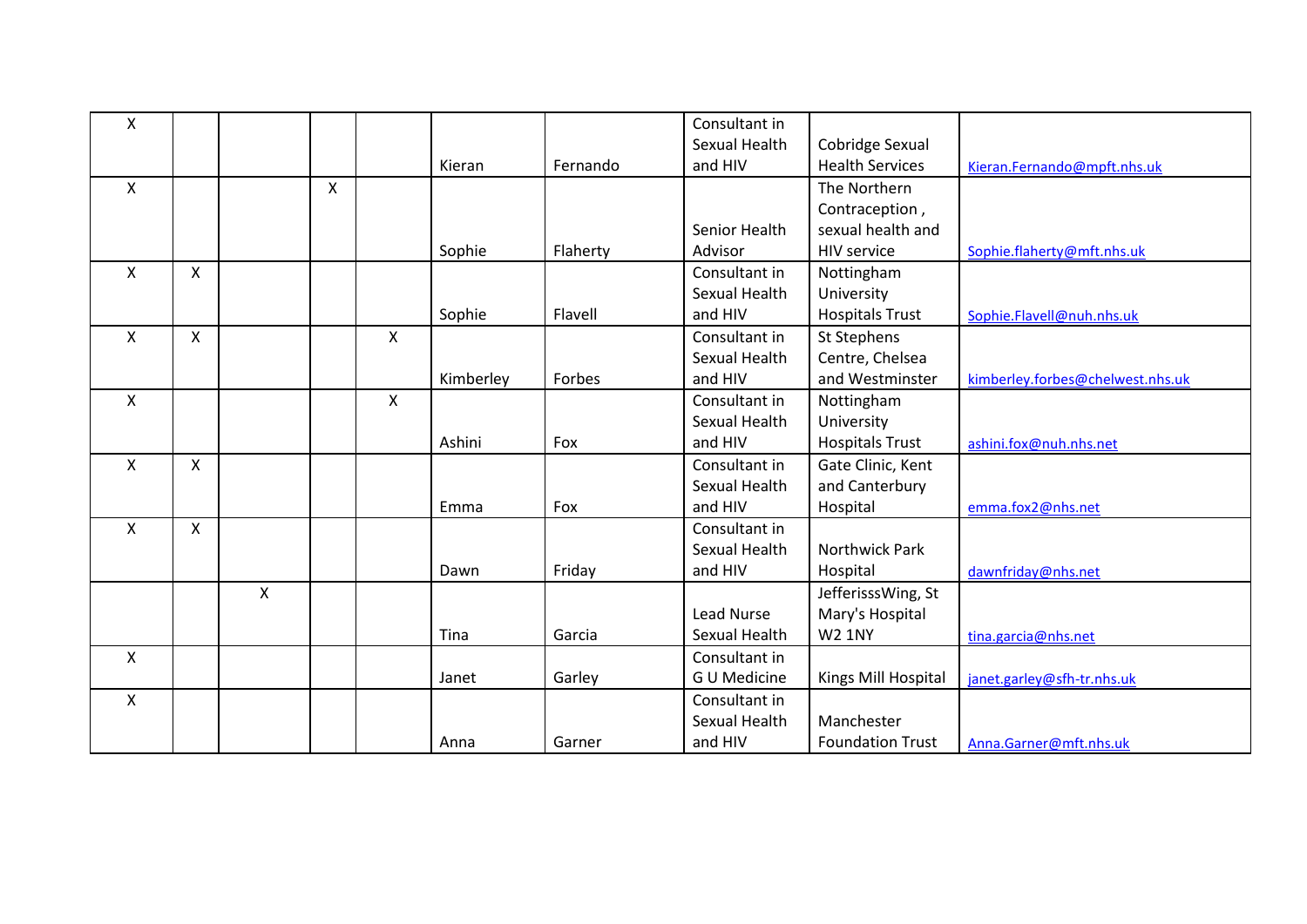| X                  | X                  | Χ            |   |          |                 | Consultant in           |                           |                                |
|--------------------|--------------------|--------------|---|----------|-----------------|-------------------------|---------------------------|--------------------------------|
|                    |                    |              |   |          |                 | Sexual Health           | St Peters Health          |                                |
|                    |                    |              |   | Sedki    | Gayed           | and HIV                 | Centre                    | sedki.gayed@nhs.net            |
| X                  |                    |              | X |          |                 | Consultant in           |                           |                                |
|                    |                    |              |   |          |                 | Sexual Health           | Northamptonshire          |                                |
|                    |                    |              |   | Mohamed  | Ghanem          | and HIV                 | <b>Healthcare Trust</b>   | mohamed.ghanem@nhft.nhs.uk     |
| X                  | X                  | X            | X |          |                 | Consultant in           |                           |                                |
|                    |                    |              |   |          |                 | Sexual Health           |                           |                                |
|                    |                    |              |   | Bill     | Gibson          | and HIV                 | Downe Hospital            | bill.gibson@setrust.hscni.net  |
| X                  |                    |              |   |          |                 | Specialty               | Whittall Street           |                                |
|                    |                    |              |   | Amandeep | Gill            | doctor                  | Clinic                    | agill2@nhs.net                 |
| $\pmb{\mathsf{X}}$ |                    |              |   |          |                 | Consultant in           |                           |                                |
|                    |                    |              |   |          |                 | Sexual Health           | Cobridge Sexual           |                                |
|                    |                    |              |   | Lisa     | Goodall         | and HIV                 | <b>Health Services</b>    | Lisa.Goodall@mpft.nhs.uk       |
| $\mathsf{X}$       |                    |              |   |          |                 | Specialty               | Leeds Sexual              |                                |
|                    |                    |              |   | Deborah  | Goode           | Doctor                  | Health                    | d.goode@nhs.net                |
| $\pmb{\mathsf{X}}$ | $\pmb{\mathsf{X}}$ |              |   |          |                 | Advanced                |                           |                                |
|                    |                    |              |   |          |                 | <b>Nurse</b>            | St Mary's Hospital,       |                                |
|                    |                    |              |   | Naomi    | Goodhand        | Specialist              | Paddington                | naomi.goodhand@nhs.net         |
|                    |                    | X            |   |          |                 | Senior nurse            | <b>Patrick Clements</b>   |                                |
|                    |                    |              |   |          |                 | clinical                | <b>Ctre Central Middx</b> |                                |
|                    |                    |              |   | Rosemary | Gordon          | practitioner            | Hosp                      | rosemary.gordon@nhs.net        |
| X                  | $\pmb{\times}$     | $\mathsf{X}$ |   |          |                 | Consultant in           |                           |                                |
|                    |                    |              |   |          |                 | Sexual Health           | <b>Barnsley District</b>  |                                |
|                    |                    |              |   | Tana     | Green           | and HIV                 | Hospital                  | tana.green@spectrum-cic.nhs.uk |
| $\mathsf{x}$       | $\pmb{\mathsf{X}}$ |              |   |          |                 | <b>Assoc Specialist</b> |                           |                                |
|                    |                    |              |   |          |                 | Sexual Med &            | Withington                |                                |
|                    |                    |              |   | Pippa    | Green           | <b>HIV</b>              | Hospital                  | pippa.green@uhsm.nhs.uk        |
| X                  | X                  | $\mathsf{x}$ |   |          |                 | <b>Nurse</b>            |                           |                                |
|                    |                    |              |   |          |                 | Consultant              |                           |                                |
|                    |                    |              |   |          |                 | Sexual Health           | St Mary's Hospital,       |                                |
|                    |                    |              |   | Matthew  | Grundy - Bowers | and HIV                 | Paddington                | Matthew.GrundyBowers@nhs.net   |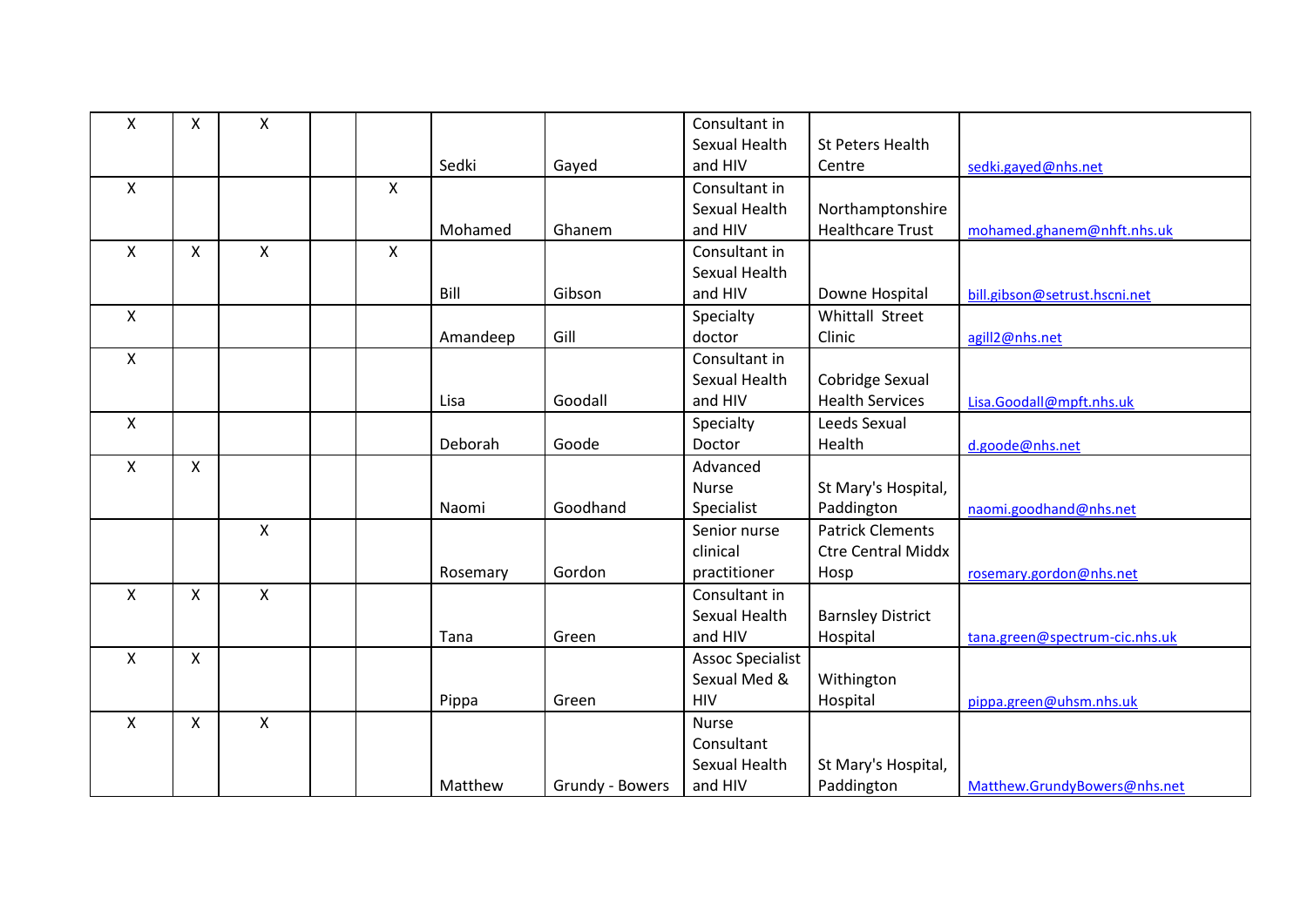| Χ | X            |                    |                           |            |                | Consultant in |                           |                           |
|---|--------------|--------------------|---------------------------|------------|----------------|---------------|---------------------------|---------------------------|
|   |              |                    |                           |            |                | Sexual Health | <b>Bure Clinic, James</b> |                           |
|   |              |                    |                           | Meena      | Gupta          | and HIV       | Paget Hospital            | meena.gupta1@nhs.net      |
| X | $\mathsf{X}$ |                    |                           |            |                | Consultant in |                           |                           |
|   |              |                    |                           |            |                | Sexual Health |                           |                           |
|   |              |                    |                           | Lisa       | Haddon         | and HIV       | Treliske Hospital         | lisahaddon@nhs.net        |
| X | $\mathsf{X}$ |                    |                           |            |                | Consultant in |                           |                           |
|   |              |                    |                           |            |                | Sexual Health |                           |                           |
|   |              |                    |                           | Lewis      | Haddow         | and HIV       | Kingston Hospital         | lewis.haddow@nhs.net      |
|   |              |                    | $\boldsymbol{\mathsf{X}}$ |            |                | Senior nurse  | Homerton Hospital         |                           |
|   |              |                    |                           |            |                | clinical      | <b>NHS Foundation</b>     |                           |
|   |              |                    |                           | Jacqueline | Hale           | practitioner  | Trust                     | jacquelinehale@nhs.net    |
|   |              |                    | $\boldsymbol{\mathsf{X}}$ |            |                |               | St George's               |                           |
|   |              |                    |                           |            |                | Consutlant in | University                |                           |
|   |              |                    |                           | Lisa       | Hamzah         | <b>HIV</b>    | Hospitals, London         | lisa.hamzah@nhs.net       |
| X | $\mathsf{X}$ | X                  |                           |            |                | Consultant in |                           |                           |
|   |              |                    |                           |            |                | Sexual Health | Leeds Sexual              |                           |
|   |              |                    |                           | Anna       | Hartley        | & HIV         | Health                    | anna.hartley3@nhs.net     |
| X |              |                    |                           |            |                |               | Lime Tree Clinic,         |                           |
|   |              |                    |                           |            |                | Specialty     | <b>Brookfields</b>        |                           |
|   |              |                    |                           | Isobel     | Hawkins        | Doctor        | Hospital,                 | isobel.hawkins@nhs.net    |
|   |              | $\pmb{\mathsf{X}}$ |                           |            |                | Specialty     | Whittall Street           |                           |
|   |              |                    |                           | Rachel     | Hayward        | Doctor        | Clinic                    | rachel.hayward@uhb.nhs.uk |
| X | X            | $\mathsf{x}$       | $\boldsymbol{\mathsf{X}}$ |            |                | Consultant in |                           |                           |
|   |              |                    |                           |            |                | Sexual Health | Medway Sexual             |                           |
|   |              |                    |                           | Rajeh      | Hembrom        | & HIV         | <b>Health Service</b>     | rajeshhembrom@nhs.net     |
| X | X            |                    |                           |            |                | Consultant in |                           |                           |
|   |              |                    |                           |            |                | Sexual Health | Blackpool                 |                           |
|   |              |                    |                           | Benedict   | Holden         | & HIV         | <b>Teaching Hospitals</b> | benedict.holden@nhs.net   |
| X |              |                    |                           |            |                | Associate     | Staffs & Stoke on         |                           |
|   |              |                    |                           | Karl       | <b>Hollows</b> | Specialist    | <b>Trent NHS Trust</b>    | Karl.Hollows@mpft.nhs.uk  |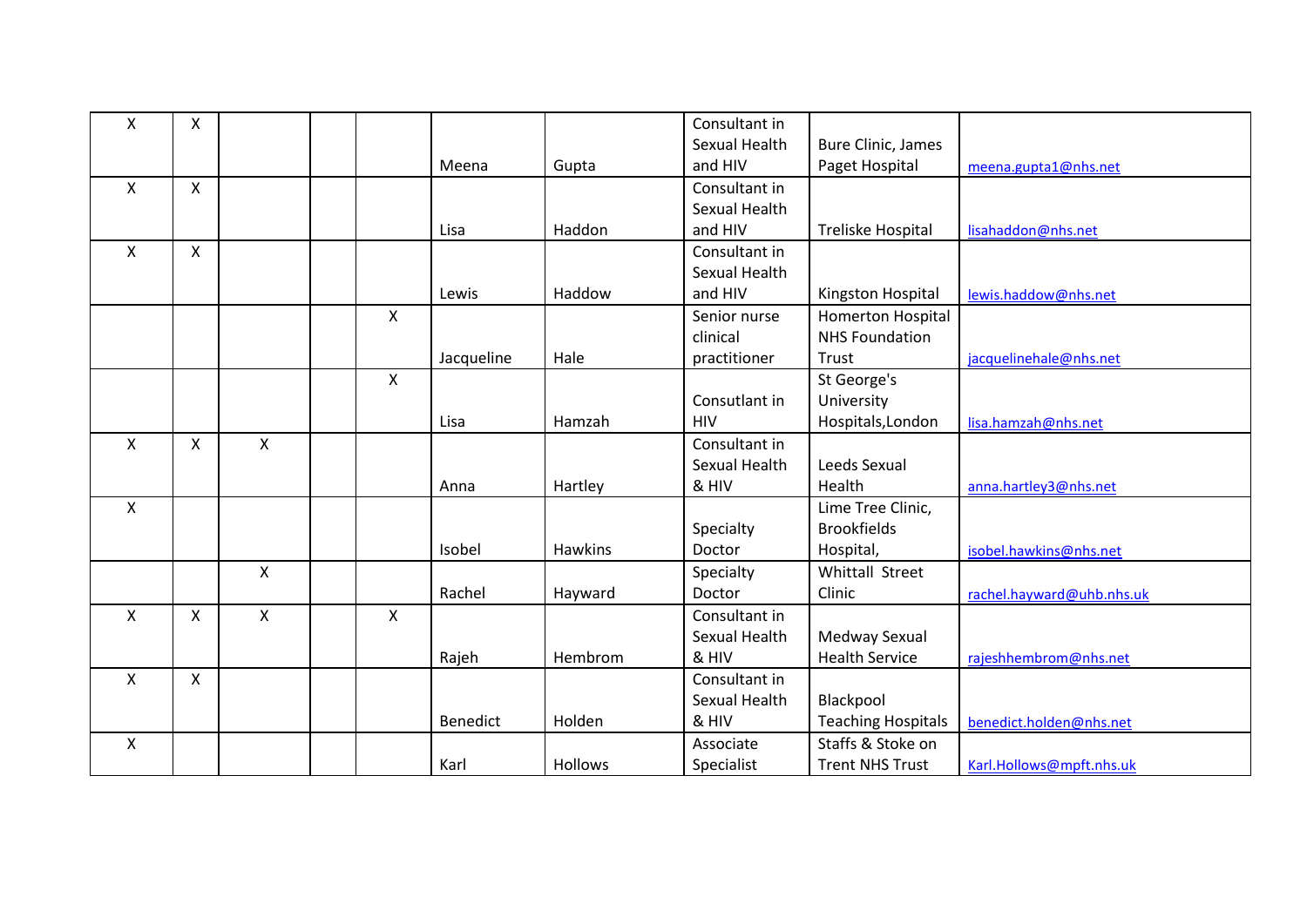|                           |              |              |           |           | Sexual<br>Health&HIV |                           |                                |
|---------------------------|--------------|--------------|-----------|-----------|----------------------|---------------------------|--------------------------------|
| X                         |              |              |           |           | Consultant in        |                           |                                |
|                           |              |              |           |           | Sexual Health        | <b>Whipps Cross</b>       |                                |
|                           |              |              | Charlotte | Hopkins   | & HIV                | Hospital                  | charlotte.hopkins3@nhs.net     |
| X                         | X            |              |           |           | Consultant in G      | Royal United Bath         |                                |
|                           |              |              | Kate      | Horn      | U Medicine           | Hospital                  | kate.horn@nhs.net              |
| X                         | $\mathsf{X}$ |              |           |           | Consultant in        | Northumberland            |                                |
|                           |              |              |           |           | Integrated           | Sexual Health             | oluseyi.hotonu@northumbria-    |
|                           |              |              | Oluseyi   | Hotonu    | Sexual Health        | Service                   | healthcare.nhs.uk              |
| X                         |              |              |           |           | Consultant in        |                           |                                |
|                           |              |              |           |           | Sexual Health        | <b>St Peters Health</b>   |                                |
|                           |              |              | Fatima    | Ibrahim   | & HIV                | Centre                    | Fatima.Ibrahim@mpft.nhs.uk     |
| $\boldsymbol{\mathsf{X}}$ |              | $\mathsf{X}$ |           |           | Specialty            | <b>Bath Street Health</b> |                                |
|                           |              |              |           |           | Doctor in            | &Wellbeing, Legh          |                                |
|                           |              |              | Andrea    | Jackson   | Sexual Health        | Street                    | andrea.jackson1@nhs.net        |
| $\mathsf{X}$              | $\mathsf{X}$ |              |           |           | Cons in Sexual       |                           |                                |
|                           |              |              |           |           | and                  | Lewisham and              |                                |
|                           |              |              |           |           | Reproductive         | <b>Greenwich NHS</b>      |                                |
|                           |              |              | Praveen   | Jayadeva  | Health               | Trust                     | pjayadeva@nhs.net              |
| X                         |              |              |           |           | Consultant in        |                           |                                |
|                           |              |              | Sinna     | Jebakumar | Sexual Health        | I Cash services           | sinna.jebakumar@nhs.net        |
| X                         | X            | X            |           |           | ST4 CSRH             | Whittall Street           |                                |
|                           |              |              | Suzanne   | Jewell    | registrar            | Clinic                    | Suzanne.jewell@nhs.net         |
| X                         | X            | X            |           |           | Locum                |                           |                                |
|                           |              |              |           |           | Consultant in        |                           |                                |
|                           |              |              |           |           | Sexual Health        |                           |                                |
|                           |              |              | Sally     | Jewsbury  | & HIV                | Hathersage Centre         | Sally.Jewsbury@mft.nhs.uk      |
| X                         |              | X            |           |           | Advanced             |                           |                                |
|                           |              |              |           |           | Nurse                | <b>Axess Sexual</b>       |                                |
|                           |              |              | Kathy     | Jones     | Specialist           | Health - Liverpool        | Kathy.Jones@liverpoolft.nhs.uk |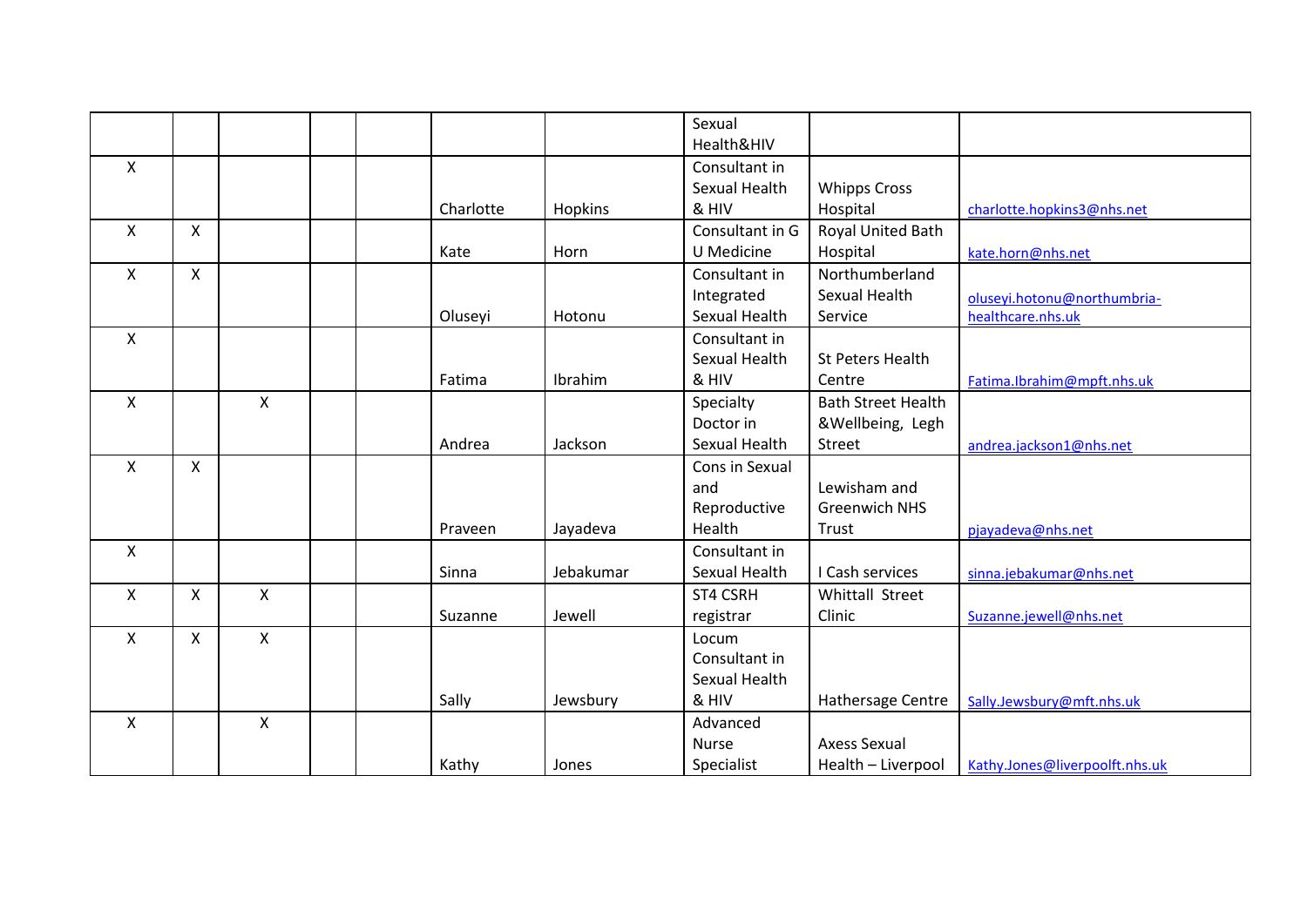| X | X            |   |   |           |             | Consultant in   |                           |                                  |
|---|--------------|---|---|-----------|-------------|-----------------|---------------------------|----------------------------------|
|   |              |   |   |           |             | Sexual Health   | Whittall Street           |                                  |
|   |              |   |   | Jaishree  | Joshi       | and HIV         | Clinic                    | jaishree.joshi@uhb.nhs.uk        |
| X | $\mathsf{X}$ |   |   |           |             | Consultant in   |                           |                                  |
|   |              |   |   |           |             | Sexual Health   |                           |                                  |
|   |              |   |   | Uday      | Joshi       | and HIV         | Wilberforce Centre        | ujoshi@nhs.net                   |
| X | $\mathsf{X}$ |   |   |           |             | Consultant in   |                           |                                  |
|   |              |   |   |           |             | Sexual Health   | Cheshire West &           |                                  |
|   |              |   |   | Hardeep   | Kang        | & HIV           | Chester                   | hardeep.kang2@nhs.net            |
| X | X            |   |   |           |             | Consultant in   | Hope House,               |                                  |
|   |              |   |   |           |             | Sexual Health   | Gloucester Royal          |                                  |
|   |              |   |   | Indrajith | Karunaratne | and HIV         | Hospital                  | indrajith.karunaratne@ghc.nhs.uk |
|   |              |   | X |           |             | Senior Clinical | The Hathersage            |                                  |
|   |              |   |   |           |             | <b>Nurse</b>    | Centre,                   |                                  |
|   |              |   |   | Jennifer  | Kendrick    | Specialist      | Manchester                | Jennifer.Kendrick@mft.nhs.uk     |
|   |              |   |   |           |             | Locum           |                           |                                  |
|   |              |   |   |           |             | Consultant      |                           |                                  |
|   |              |   |   |           |             | Sexual Health   | <b>Croydon University</b> |                                  |
| X | X            | X |   | Deborah   | Kirkham     | and HIV         | Hospitals                 | Deborah.kirkham@nhs.net          |
|   |              |   |   |           |             | Consultant in   |                           |                                  |
|   |              |   |   |           |             | Sexual Health   |                           |                                  |
| X | X            |   |   | Clare     | Knowles     | & HIV           | <b>York Sexual Health</b> | Clare.Knowles@York.nhs.uk        |
|   |              |   |   |           |             | Consultant in   | Lime Tree Clinic,         |                                  |
|   |              |   |   |           |             | Sexual Health   | <b>Brookfields</b>        |                                  |
| X | X            |   |   | Claudia   | Krause      | & HIV           | Hospital,                 | Claudia.krause@nhs.net           |
|   |              |   |   |           |             | Consultant      |                           |                                  |
|   |              |   |   |           |             | Integrated      | St Peters Health          |                                  |
| X |              |   |   | Vinod     | Kumar       | Sexual Health   | Centre                    | vinod.kumar@mpft.nhs.net         |
|   | X            | Χ |   |           |             | Sexual Health   | GUM Lancaster,            |                                  |
|   |              |   |   |           |             | and HIV         | Ashton                    |                                  |
|   |              |   |   | Zana      | Ladipo      | Consultant      | <b>Community Care</b>     | zladipo@hotmail.com              |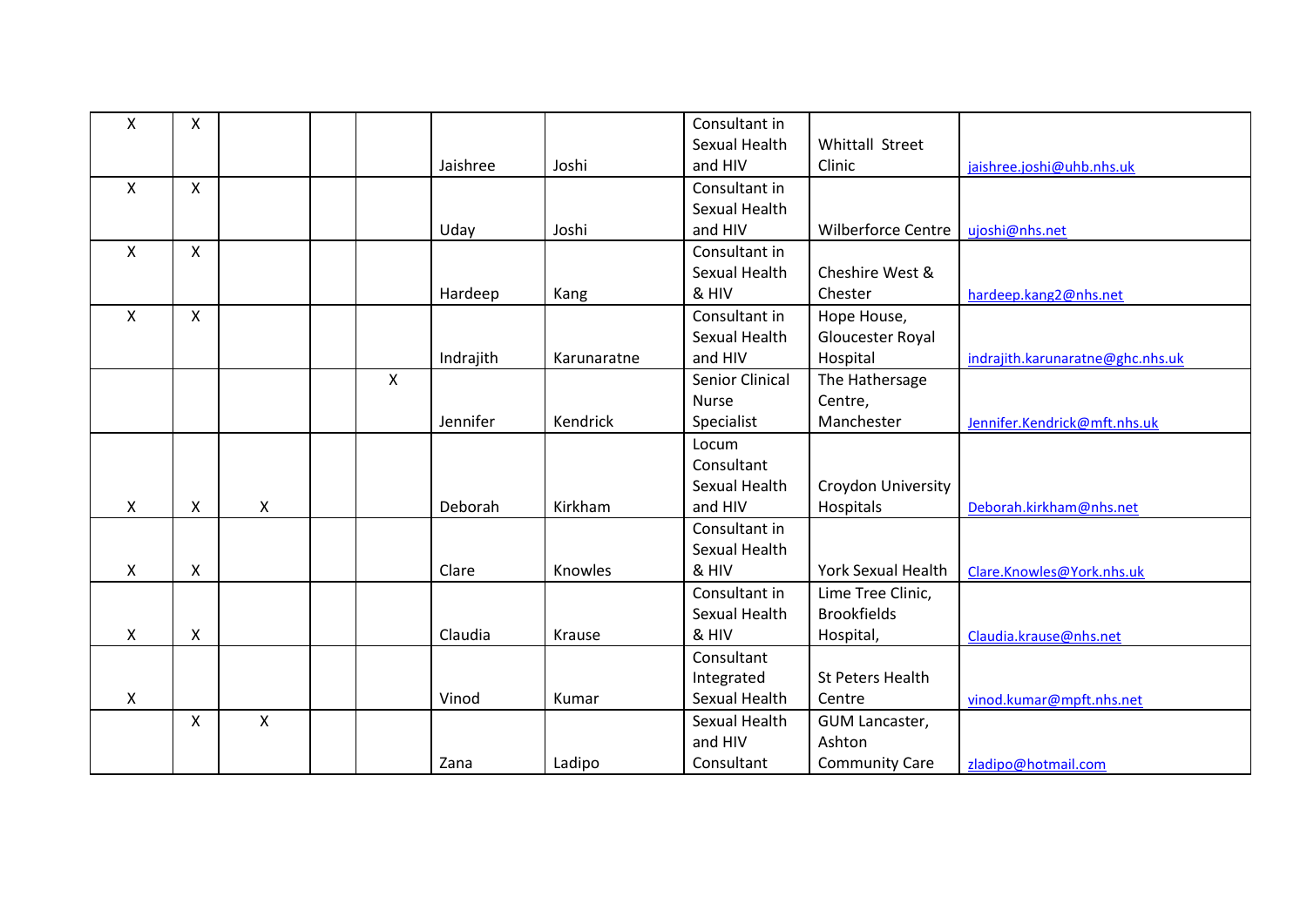|   |              |   |   |   |           |          |               | cetnre, Ashton        |                                      |
|---|--------------|---|---|---|-----------|----------|---------------|-----------------------|--------------------------------------|
|   |              |   |   |   |           |          |               | Road                  |                                      |
|   |              |   |   |   |           |          | Consultant in |                       |                                      |
|   |              |   |   |   |           |          | Sexual Health | Liverpool Royal       |                                      |
| X |              |   |   |   | Mark      | Lawton   | and HIV       | Hospital              |                                      |
| X | X            | X |   |   |           |          |               | Warrington and        |                                      |
|   |              |   |   |   |           |          | Consultant in | Halton sexual         |                                      |
|   |              |   |   |   |           |          | Genitourinary | health service        |                                      |
|   |              |   |   |   | Jennifer  | Leighton | medicine      | axess                 | Jennifer.Leighton@liverpoolft.nhs.uk |
|   |              |   |   |   |           |          | Associate     |                       |                                      |
|   |              |   |   |   |           |          | Specialist    |                       |                                      |
|   |              |   |   |   |           |          | Sexual Health | <b>Royal Preston</b>  |                                      |
| X | X            |   |   |   | Neil      | Lazaro   | & HIV         | Hospital              | neil.lazaro@lancashirecare.nhs.uk    |
|   |              |   |   |   |           |          | Consultant in |                       |                                      |
|   |              |   |   |   |           |          | Sexual Health | Manchester, The       |                                      |
| X | X            |   |   |   | Vincent   | Lee      | and HIV       | Hathersage Centre     | vincent.lee@mft.nhs.uk               |
|   |              |   |   |   |           |          | Locum         |                       |                                      |
|   |              |   |   |   |           |          | Consultant in |                       |                                      |
|   |              |   |   |   |           |          | Sexual Health | <b>West Middlesex</b> |                                      |
| X | X            | X |   |   | Ming      | Lee      | & HIV         | University Hospital   | mingjie.lee@nhs.net                  |
|   |              |   |   |   |           |          |               | Brookside,            |                                      |
|   |              |   |   |   |           |          |               | Aylesbury and         |                                      |
|   |              |   |   |   |           |          | Senior Health | Wycombe General       |                                      |
|   |              |   | X |   | Susan     | Lee      | Advisor       | Hosp                  | susanlee9@nhs.net                    |
|   |              |   |   |   |           |          | Consultant in | Royal Hallamshire     |                                      |
| X | $\mathsf{X}$ | X |   |   | Hannah    | Loftus   | Sexual Health | Hospital              | hannah.loftus1@nhs.net               |
|   |              |   |   |   |           |          | Consultant in | Town Clinic -St       |                                      |
|   |              |   |   |   |           |          | Sexual Health | Michaels Sexual       |                                      |
| X | X            |   |   | X | Wai Ching | Loke     | and HIV       | Healthcare            | waiching.loke@nhs.net                |
|   |              |   |   |   |           |          |               | Cardiff Royal         |                                      |
| X | X            |   |   |   | Nicola    | Lomax    | Consultant    | Infirmary             | Nicola.Lomax@wales.nhs.uk            |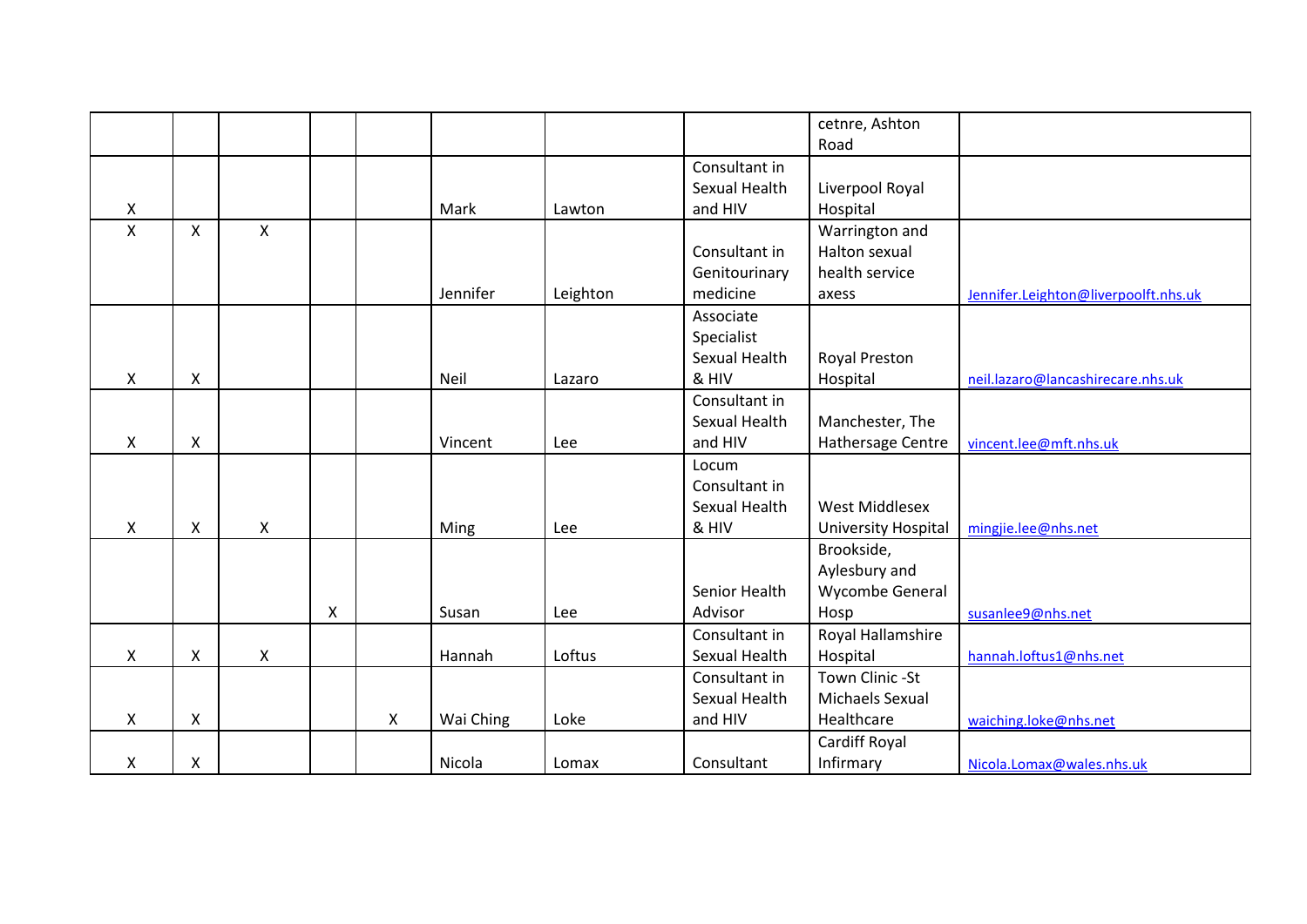|              |                |                    |   |           |              | Consultant in |                          |                                     |
|--------------|----------------|--------------------|---|-----------|--------------|---------------|--------------------------|-------------------------------------|
|              |                |                    |   |           |              | Sexual Health | Waldron Centre,          |                                     |
| X            | X              | X                  |   | Emily     | Mabonga      | and HIV       | Amersham Vale,           | e.mabonga                           |
|              |                |                    |   |           |              | Consultant in |                          |                                     |
|              |                |                    |   |           |              | Sexual Health |                          |                                     |
| X            | X              | Χ                  |   | Faryal    | Mahar        | and HIV       | Hatfield Centre,         | Faryal.Mahar@nhs.net                |
|              |                |                    |   |           |              | Consultant in | Macclesfield             |                                     |
| X            |                |                    | X | Mrinalini | Mahto        | Sexual Health | <b>District Hospital</b> | mmahto@nhs.net                      |
|              |                |                    |   |           |              |               | Brookside,               |                                     |
|              |                |                    |   |           |              | Consultant in | Aylesbury and            |                                     |
|              |                |                    |   |           |              | Sexual Health | Wycombe General          |                                     |
| X            | $\pmb{\times}$ | X                  | X | Ramona    | Malek        | and HIV       | Hosp                     | ramona.malek@nhs.net                |
|              |                |                    |   |           |              |               | CASH Service,            |                                     |
|              |                |                    |   |           |              |               | <b>Barbara Castle</b>    |                                     |
|              |                |                    |   |           |              | Consultant in | Way Health               |                                     |
| X            |                | $\pmb{\mathsf{X}}$ |   | Tessa     | Malone       | <b>SRH</b>    | centre,                  | tmalone@nhs.net                     |
| X            | $\mathsf{X}$   |                    |   |           |              | Consultant in |                          |                                     |
|              |                |                    |   |           |              | Sexual Health | Dewsbury Health          |                                     |
|              |                |                    |   | Amy       | Mammen-Tobin | and HIV       | Centre                   | amy.mammen-tobin@locala.org.uk      |
| $\mathsf{X}$ | $\mathsf{X}$   |                    |   |           |              | Consultant in | Warrington               |                                     |
|              |                |                    |   |           |              | Sexual Health | Hospital - Bath          |                                     |
|              |                |                    |   | D         | Mandal       | and HIV       | Street                   | dmandal@nhs.net                     |
| X            | X              | $\pmb{\mathsf{X}}$ |   |           |              | Advanced      |                          |                                     |
|              |                |                    |   |           |              | <b>Nurse</b>  |                          |                                     |
|              |                |                    |   | Victoria  | Manns        | Specialist    | Churchill Hospital       | victoria.manns@nhs.net              |
| X            | X              | $\mathsf{x}$       |   |           |              | Advanced      | JefferisssWing, St       |                                     |
|              |                |                    |   |           |              | Nurse         | Mary's Hospital          |                                     |
|              |                |                    |   | Cheryl    | Marfo        | Specialist    | <b>W2 1NY</b>            | cheryl.marfo@nhs.net                |
| X            | X              |                    |   |           |              | Consultant in |                          |                                     |
|              |                |                    |   |           |              | Sexual Health | Royal Victoria           |                                     |
|              |                |                    |   | Emma      | McCarty      | and HIV       | Hospital                 | Emma.mccarty@belfasttrust.hscni.net |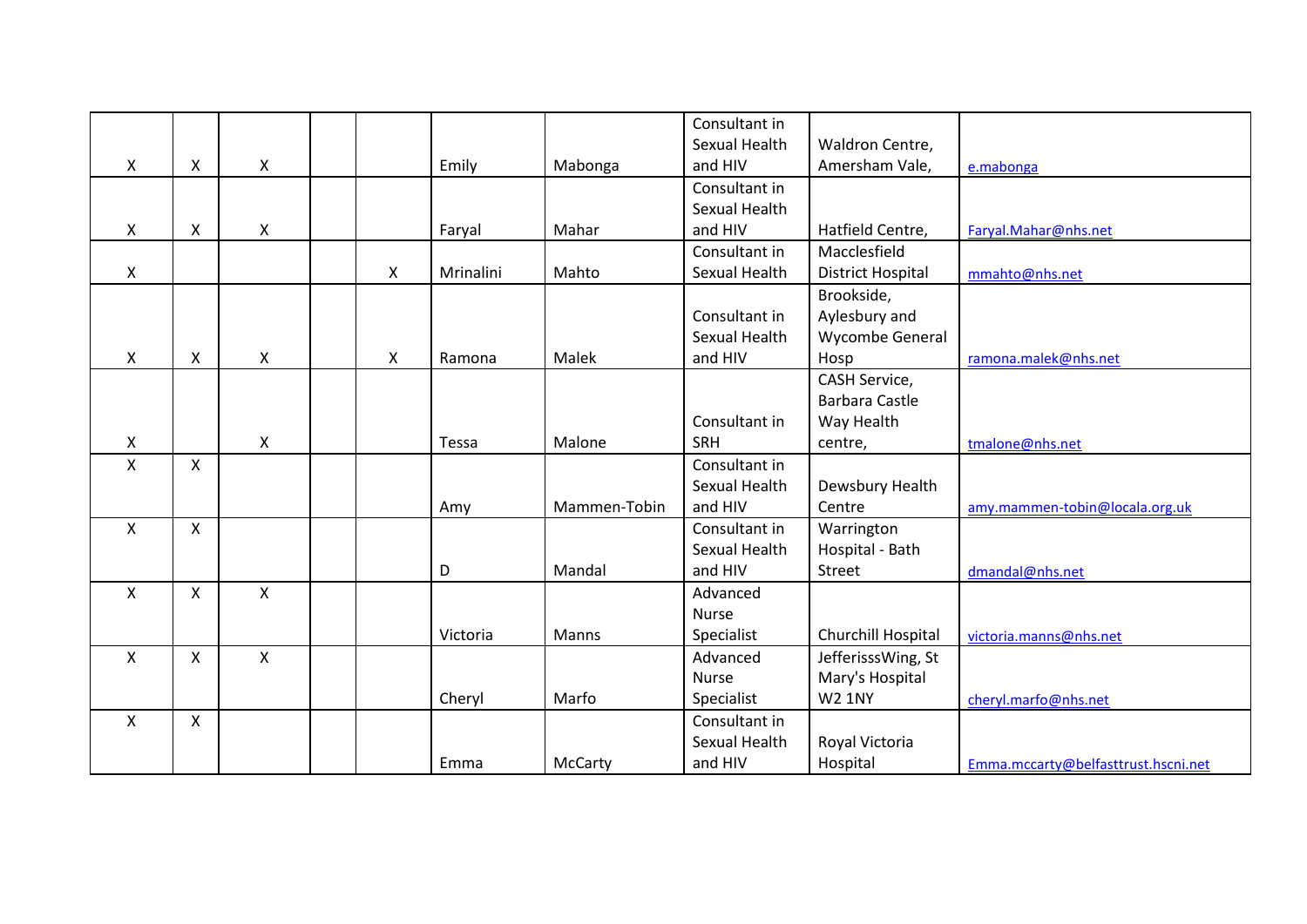| X | X            |                    |   |                    |          |           | Consultant in<br>Sexual Health | <b>New Cross</b>        |                                          |
|---|--------------|--------------------|---|--------------------|----------|-----------|--------------------------------|-------------------------|------------------------------------------|
|   |              |                    |   |                    | Radhika  | McCathie  | and HIV                        |                         |                                          |
|   |              |                    |   |                    |          |           |                                | Hospital                | radhika.mccathie@nhs.net                 |
| X | $\mathsf{x}$ |                    |   | $\mathsf{x}$       |          |           | Consultant in                  |                         |                                          |
|   |              |                    |   |                    |          |           | Sexual Health                  | <b>ICASH Services-</b>  |                                          |
|   |              |                    |   |                    | Graham   | McKinnon  | and HIV                        | Peterborough            | graham.mckinnon@nhs.net                  |
| X | $\mathsf{X}$ |                    |   |                    |          |           | Associate                      |                         |                                          |
|   |              |                    |   |                    |          |           | Specialist                     |                         |                                          |
|   |              |                    |   |                    |          |           | Sexual Health                  | <b>St Peters Health</b> |                                          |
|   |              |                    |   |                    | Vendela  | McNamara  | and HIV                        | Centre                  | Vendela.McNamara@mpft.nhs.uk             |
| X | X            |                    |   | X                  |          |           | Consultant in                  | Manchester              |                                          |
|   |              |                    |   |                    |          |           | Sexual Health                  | Centre for Sexual       |                                          |
|   |              |                    |   |                    | Orla     | McQuillan | and HIV                        | Health                  | Orla.McQuillan@mft.nhs.uk                |
| X | X            | $\mathsf{x}$       |   |                    |          |           | Consultant in                  | The Pattrick            |                                          |
|   |              |                    |   |                    |          |           | Sexual Health                  | Clements Centre.        |                                          |
|   |              |                    |   |                    | John     | McSorley  | and HIV                        | Acton                   | john.mcsorley@nhs.net                    |
| X | $\mathsf{X}$ |                    | X | X                  |          |           | Consultant                     |                         |                                          |
|   |              |                    |   |                    |          |           | Genitourinary                  | John Mitchell           |                                          |
|   |              |                    |   |                    | Stephen  | Megarity  | Medicine                       | Place, Hill Street      | stephen.megarity@southerntrust.hscni.net |
| X |              |                    |   |                    |          |           | Senior                         |                         |                                          |
|   |              |                    |   |                    |          |           | Specialty                      |                         |                                          |
|   |              |                    |   |                    |          |           | <b>Doctor Sexual</b>           | Whittall Street         |                                          |
|   |              |                    |   |                    | Sarah    | Mensforth | Health and HIV                 | Clinic                  | Sarah.Mensforth@uhb.nhs.uk               |
|   |              |                    |   | $\pmb{\mathsf{X}}$ |          |           | Advanced                       |                         |                                          |
|   |              |                    |   |                    |          |           | <b>HIVNurse</b>                | The Hathersage          |                                          |
|   |              |                    |   |                    | Justine  | Mellor    | Specialist                     | Centre                  | justine.mellor@mft.nhs.uk                |
| X | X            | $\pmb{\mathsf{X}}$ |   | $\pmb{\times}$     |          |           |                                | Royal Liverpool         | kirsten.michie@liverpoolft.nhs.uk /      |
|   |              |                    |   |                    | Kirsten  | Michie    | Consultant                     | Hospital                | kirsten.michie@nhs.net                   |
| X |              |                    |   |                    |          |           | Consultant in                  |                         |                                          |
|   |              |                    |   |                    |          |           | Sexual Health                  | Salisbury District      |                                          |
|   |              |                    |   |                    | Georgina | Morris    | and HIV                        | Hospital                | georgina.morris@salisbury.nhs.uk         |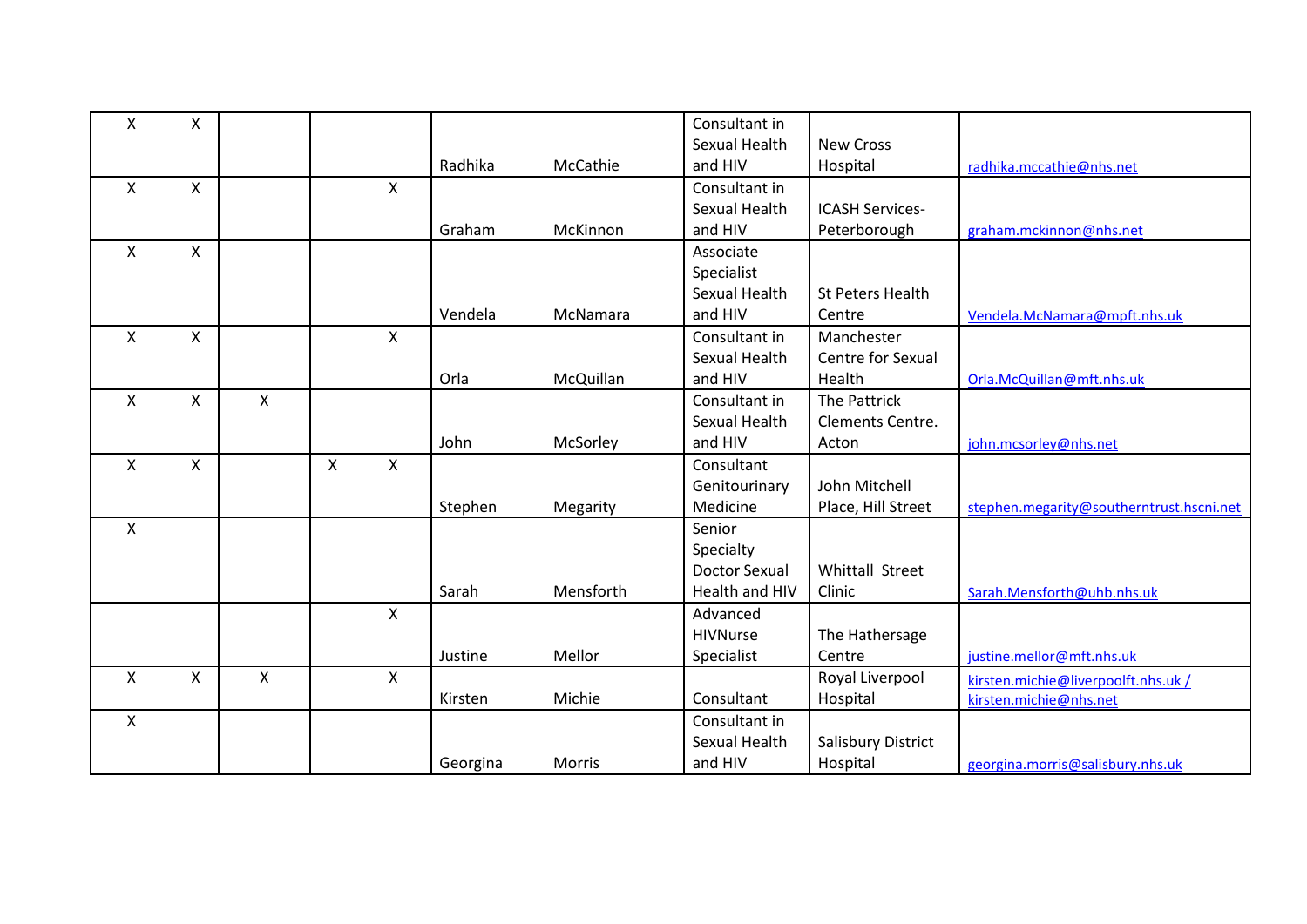| X            |                    |              |              |            | Advanced         |                         |                            |
|--------------|--------------------|--------------|--------------|------------|------------------|-------------------------|----------------------------|
|              |                    |              |              |            | <b>Nurse</b>     | <b>West Middx</b>       |                            |
|              |                    |              | Andrew       | Motherwell | Practitioner     | University Hospital     | andrew.motherwell@nhs.net  |
| X            |                    |              |              |            | Associate        |                         |                            |
|              |                    |              |              |            | Specialist       |                         |                            |
|              |                    |              |              |            | Sexual Health    | <b>Watford Sexual</b>   |                            |
|              |                    |              | Helen        | Mullan     | and HIV          | <b>Health Centre</b>    | hmullan@doctors.org.uk     |
| X            | $\pmb{\mathsf{X}}$ |              |              |            | Consultant in    |                         |                            |
|              |                    |              | Nicola       | Mullin     | SRH              | <b>Fountains Health</b> | nicolamullin@nhs.net       |
| X            | $\mathsf{X}$       | $\mathsf{x}$ |              |            | Consultant in    | Nottingham              |                            |
|              |                    |              |              |            | Sexual Health    | University              |                            |
|              |                    |              | Shereen      | Munatsi    | and HIV          | Hospitals               | Shereen.Munatsi@nuh.nhs.uk |
| X            |                    |              |              |            |                  | Leeds Sexual            |                            |
|              |                    |              | Jennifer     | Murira     | Senior registrar | Health                  | jennifer.murira@nhs.net    |
| $\mathsf{X}$ |                    |              |              |            | Consultant in    | Locala Sexual           |                            |
|              |                    |              | Vinuchandran | Nair       | Sexual Health    | Health                  | vinu.nair@locala.org.uk    |
| X            | X                  |              |              |            | Consultant in    | <b>New Cross</b>        |                            |
|              |                    |              |              |            | Sexual Health    | Hospital,               |                            |
|              |                    |              | Utpal        | Nandy      | and HIV          | Wolverhampton           | utpalnandy@hotmail.com     |
| X            | $\mathsf{x}$       |              |              |            | Consultant in    |                         |                            |
|              |                    |              |              |            | Sexual Health    |                         |                            |
|              |                    |              | Bavithra     | Nathan     | and HIV          | Kingston Hospital       | b.nathan@nhs.net           |
| X            | X                  | X            |              |            |                  | Derbyshire              |                            |
|              |                    |              |              |            | Lead Clinician   | <b>Community Health</b> |                            |
|              |                    |              | Fatima       | Nathani    | Sexual Health    | Services NHS FT         | Fatima.nathani@nhs.net     |
| X            | X                  |              |              |            | Consultant in    |                         |                            |
|              |                    |              |              |            | Sexual Health    | Maidstone               |                            |
|              |                    |              | Lesley       | Navaratne  | and HIV & HIV    | Hospital                | lesleynavaratne@nhs.net    |
| $\mathsf{x}$ | $\mathsf{x}$       |              |              |            | Consultant in    |                         |                            |
|              |                    |              |              |            | Sexual Health    |                         |                            |
|              |                    |              | Radja        | Neelam     | and HIV & HIV    | Basingstoke             | Radja.Neelam@Solent.nhs.uk |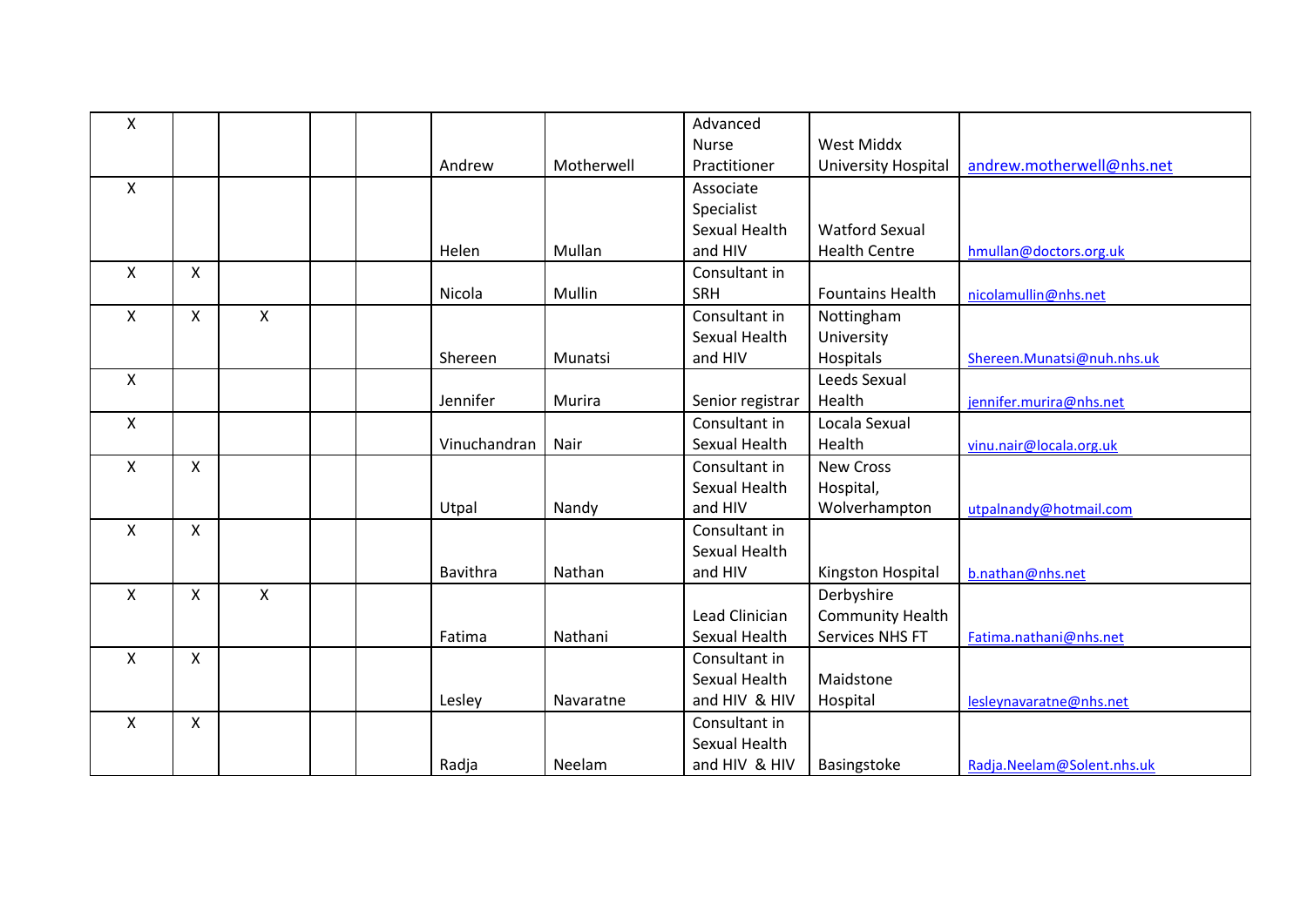| X                         | $\mathsf{X}$ |              |                           |              |          | Consultant in        | Guy's and St            |                              |
|---------------------------|--------------|--------------|---------------------------|--------------|----------|----------------------|-------------------------|------------------------------|
|                           |              |              |                           |              |          | Sexual Health        | Thomas' NHS             |                              |
|                           |              |              |                           | Achyuta      | Nori     | and HIV & HIV        | <b>Foundation Trust</b> | Achyuta.Nori@gstt.nhs.uk     |
| X                         |              |              |                           |              |          | Consultant in        | St Helens Hospital      |                              |
|                           |              |              |                           | Elizabeth    | Okecha   | Sexual Health        | -Sexual Health          | Elizabeth.okecha@sthk.nhs.uk |
| $\boldsymbol{\mathsf{X}}$ | $\mathsf{X}$ |              |                           |              |          | Consultant in        |                         |                              |
|                           |              |              |                           |              |          | Sexual Health        | Maidstone               |                              |
|                           |              |              |                           | Isabel       | Okpaluba | and HIV              | Hospital                | isabel.okpaluba@nhs.net      |
| $\boldsymbol{\mathsf{X}}$ | $\mathsf{X}$ |              | X                         |              |          | Consultant in        |                         |                              |
|                           |              |              |                           |              |          | Sexual Health        | Royal Hallamshire       |                              |
|                           |              |              |                           | Olufunso     | Olarinde | and HIV              | Hospital                | olufunso.olarinde1@nhs.net   |
| X                         |              |              |                           |              |          | Specialty            |                         |                              |
|                           |              |              |                           | Fayofunmi    |          | <b>Doctor Sexual</b> | Whittall Street         |                              |
|                           |              |              |                           | Ojedara      | Olonilua | Health and HIV       | Clinic                  | Ojedara.Olonilua@uhb.nhs.uk  |
| X                         |              |              |                           |              |          | Consultant in        |                         |                              |
|                           |              |              |                           |              |          | Sexual Health        | St Ann's Sexual         |                              |
|                           |              |              |                           | Soonita      | Oomeer   | & HIV                | <b>Health Centre</b>    | soonita.oomeer@nhs.net       |
| $\boldsymbol{\mathsf{X}}$ | $\mathsf{X}$ | $\mathsf{x}$ | $\boldsymbol{\mathsf{X}}$ |              |          | Consultant in        | London NW               |                              |
|                           |              |              |                           |              |          | Sexual Health        | University H.Care       |                              |
|                           |              |              |                           | Chantal      | Oxenham  | & HIV                | <b>NHS</b>              | chantal.oxenham@nhs.net      |
| X                         | $\mathsf{X}$ |              |                           |              |          | Consultant in        |                         |                              |
|                           |              |              |                           |              |          | Sexual Health        | Leeds Sexual            |                              |
|                           |              |              |                           | Emma         | Page     | & HIV                | Health                  | emma.page7@nhs.net           |
| $\boldsymbol{\mathsf{X}}$ | $\mathsf{X}$ |              |                           |              |          | Consultant in        |                         |                              |
|                           |              |              |                           |              |          | Sexual Health        | Garden Clinic,          |                              |
|                           |              |              |                           | Nisha        | Pal      | & HIV                | <b>Upton Hospital</b>   | nisha.pal@nhs.net            |
| $\pmb{\mathsf{X}}$        |              |              |                           |              |          | Locum                | Nottingham              |                              |
|                           |              |              |                           |              |          | Consultant           | <b>University Hosp</b>  |                              |
|                           |              |              |                           | Manjula      | Pammi    | Sexual Health        | <b>NHS Trust</b>        | Manjula.Pammi@nuh.nhs.uk     |
| $\boldsymbol{\mathsf{X}}$ | $\mathsf{X}$ |              |                           |              |          | Consultant in        |                         |                              |
|                           |              |              |                           |              |          | Sexual Health        | <b>Station Plaza</b>    |                              |
|                           |              |              |                           | Harischandra | Patel    | & HIV                | <b>Health Centre</b>    | h.patel1@nhs.net             |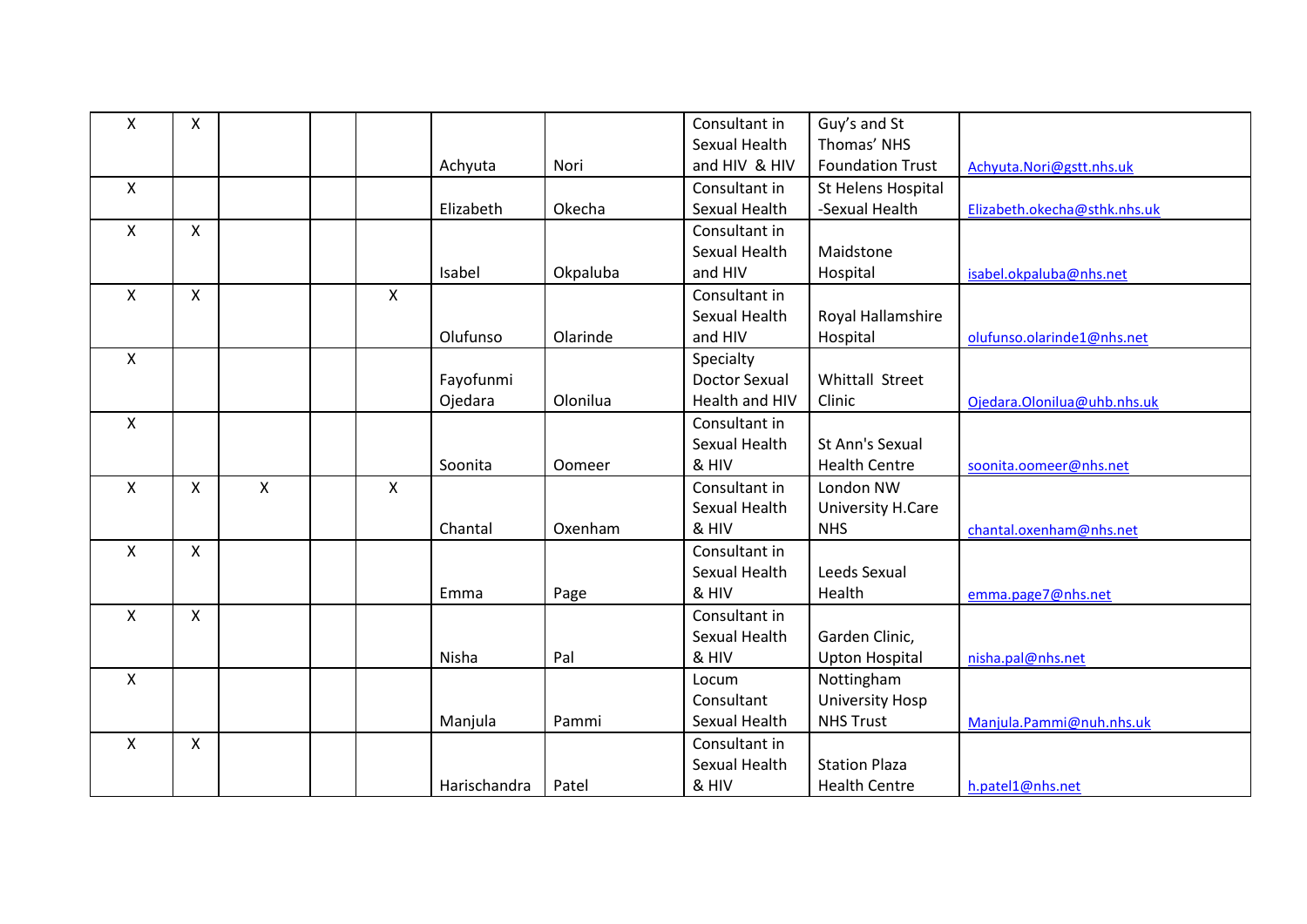| Χ            | X              | Χ            |         |              | Consultant in         |                         |                                      |
|--------------|----------------|--------------|---------|--------------|-----------------------|-------------------------|--------------------------------------|
|              |                |              |         |              | Sexual Health         | Salisbury District      |                                      |
|              |                |              | Amy     | Pearce       | & HIV                 | Hospital                | amy.pearce6@nhs.net                  |
| $\mathsf{X}$ | $\mathsf{X}$   |              |         |              | Consultant in         | House -                 |                                      |
|              |                |              |         |              | Sexual Health         | Altnagelvin             |                                      |
|              |                |              | Melissa | Perry        | & HIV                 | Hospital                | melissa.perry@westerntrust.hscni.net |
| X            | X              |              |         |              | Consultant in         |                         |                                      |
|              |                |              |         |              | Sexual Health         | Croydon University      |                                      |
|              |                |              | David   | Phillips     | & HIV                 | Hospitals               | david.phillips7@nhs.net              |
| X            | $\pmb{\times}$ |              |         |              | Consultant in         |                         |                                      |
|              |                |              |         |              | Sexual Health         | Chesterfield Royal      |                                      |
|              |                |              | Anura   | Piyadigamage | & HIV                 | <b>Hospital NHS FT</b>  | anura.piyadigamage@nhs.net           |
| X            |                | X            |         |              |                       | Nottingham              |                                      |
|              |                |              |         |              | <b>Nurse</b>          | University              |                                      |
|              |                |              | Lee     | Portas       | consultant            | <b>Hospitals Trust</b>  | lee.portas@nuh.nhs.net               |
|              |                | $\mathsf{x}$ |         |              | <b>Consultant SRH</b> | Wigan & Leigh           |                                      |
|              |                |              | Indhu   | Prabakar     | & Clinical Lead       | Sexual Health           | Indhu.prabakar@spectrum-cic.nhs.uk   |
| X            |                |              |         |              |                       | Riverside Health        |                                      |
|              |                |              |         |              | Specialty             | Centre, Royal           |                                      |
|              |                |              |         |              | <b>Doctor Sexual</b>  | <b>United Hospitals</b> |                                      |
|              |                |              | Monica  | Prabhakar    | Health and HIV        | Bath                    | drm prabhakar@hotmail.com            |
| $\mathsf{X}$ | X              |              |         |              | Nurse                 |                         |                                      |
|              |                |              |         |              | Consultant            |                         |                                      |
|              |                |              |         |              | Integrated            | Tri Health -            |                                      |
|              |                |              | Tina    | Proctor      | Sexual Health         | Doncaster               | Tina.Proctor@rdash.nhs.uk            |
| $\mathsf{X}$ |                |              |         |              | Consultant in         |                         |                                      |
|              |                |              |         |              | Sexual Health         | Tri Health -            |                                      |
|              |                |              | Anna    | Pryce        | & HIV                 | Doncaster               | Anna.pryce@nhs.net                   |
| X            | $\mathsf{X}$   |              |         |              | Consultant in         |                         |                                      |
|              |                |              |         |              | Sexual Health         | i Cash services,        |                                      |
|              |                |              | Durba   | Raha         | and HIV               | Kings Lynn              | durba.raha@nhs.net                   |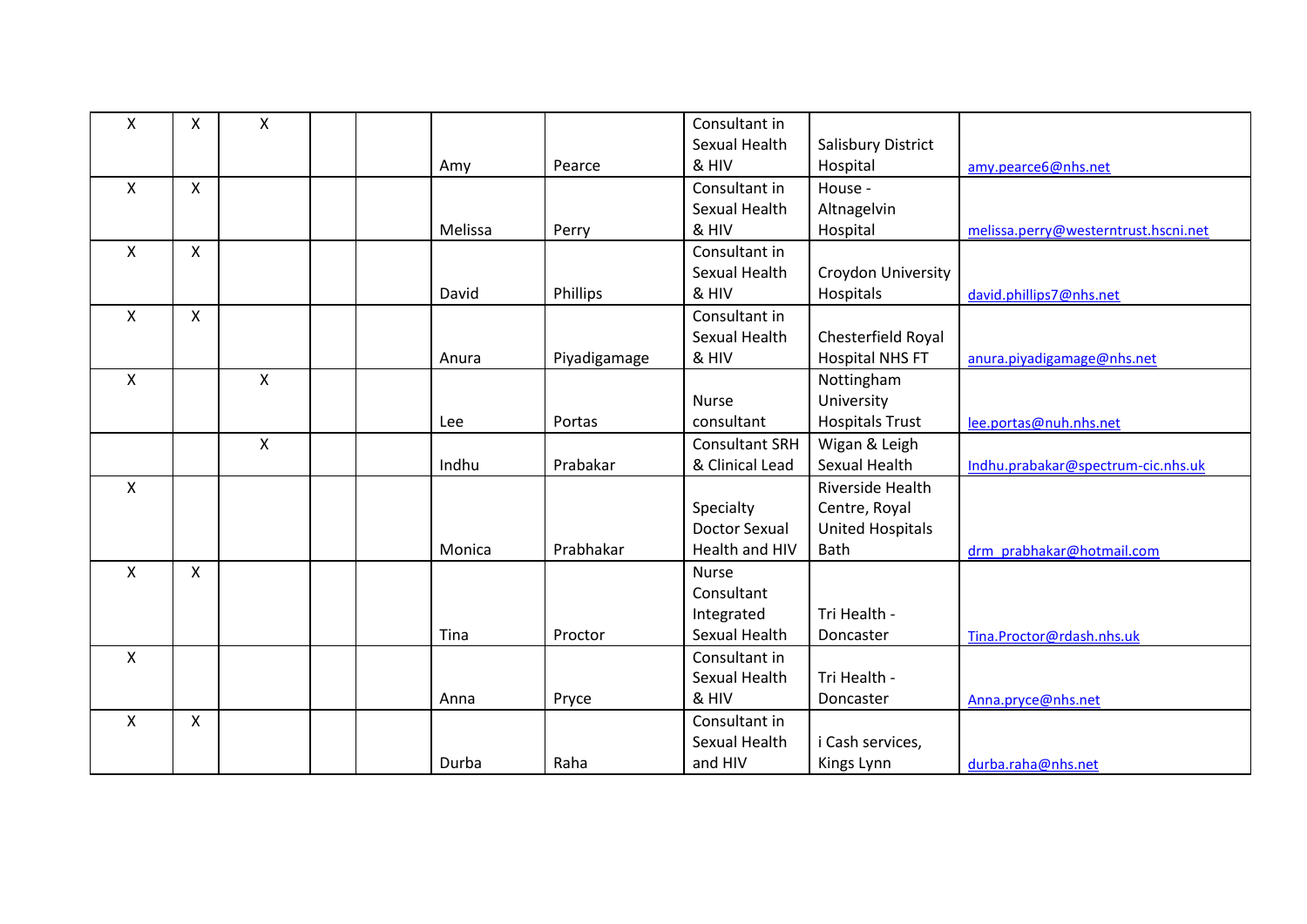| X | X |   |   |                    |          |                  | consultant in |                           |                                        |
|---|---|---|---|--------------------|----------|------------------|---------------|---------------------------|----------------------------------------|
|   |   |   |   |                    |          |                  | Integrated    | Menai Unit, Ysbyty        |                                        |
|   |   |   |   |                    | Meena    | Ramalingam       | sexual Health | Gwynedd,                  | meena181@doctors.org.uk                |
| X | X | X |   |                    |          |                  | Specialty     | London NW                 |                                        |
|   |   |   |   |                    |          |                  | Doctor Sexual | University H.Care         |                                        |
|   |   |   |   |                    | Samindra | Ranasinghe       | Health&HIV    | <b>NHS</b>                | s.ranasinghe@nhs.net                   |
| X | X |   |   |                    |          |                  | Consultant in | Cambridge                 |                                        |
|   |   |   |   |                    |          |                  | Sexual Health | Community                 |                                        |
|   |   |   |   |                    | Malini   | Raychaudhuri     | and HIV       | Services                  | malini.raychaudhuri@nhs.net            |
| X | X | X |   |                    |          |                  | Consultant in | Chelsea &                 |                                        |
|   |   |   |   |                    |          |                  | Sexual Health | Westminster -             |                                        |
|   |   |   |   |                    | Michael  | Rayment          | and HIV       | Hammersmith               | michaelrayment@nhs.net                 |
| X | X |   |   | X                  |          |                  | Associate     |                           |                                        |
|   |   |   |   |                    |          |                  | Specialist in |                           |                                        |
|   |   |   |   |                    |          |                  | Sexual Health | Shaw Clinic, High         |                                        |
|   |   |   |   |                    | Veena    | Reddy            | & HIV         | Wycombe                   | veena.reddy@nhs.net                    |
|   |   |   | X |                    |          |                  | Senior Health | Croydon University        |                                        |
|   |   |   |   |                    | Alice    | Richardson-Jones | Advisor       | Hospitals                 | arichardson-jones@nhs.net              |
|   |   |   |   | $\pmb{\mathsf{X}}$ |          |                  | Senior nurse, | Lawson Unit, Royal        |                                        |
|   |   |   |   |                    |          |                  | Sexual Health | <b>Sussex County</b>      |                                        |
|   |   |   |   |                    | Jonathan | Roberts          | and HIV       | Hospital,                 | jonathan.roberts10@nhs.net             |
| X | X | X |   |                    |          |                  | Consultant in |                           |                                        |
|   |   |   |   |                    |          |                  | Sexual Health |                           |                                        |
|   |   |   |   |                    | Claire   | Robertson        | and HIV       | <b>Hawthorn House</b>     | claire.robertson@heartofengland.nhs.uk |
| Χ |   |   |   |                    |          |                  | Consultant in |                           |                                        |
|   |   |   |   |                    |          |                  | Sexual Health |                           |                                        |
|   |   |   |   |                    | Sherie   | Roedling         | and HIV       | <b>Archway Centre</b>     | sherie.roedling@nhs.net                |
| X |   | X |   |                    |          |                  |               | <b>Sheffield Teaching</b> |                                        |
|   |   |   |   |                    |          |                  | <b>Nurse</b>  | <b>Hospitals NHS</b>      | holly.royston-ward3@nhs.net            |
|   |   |   |   |                    | Holly    | Royston-Ward     | Practitioner  | <b>Foundation Trust</b>   |                                        |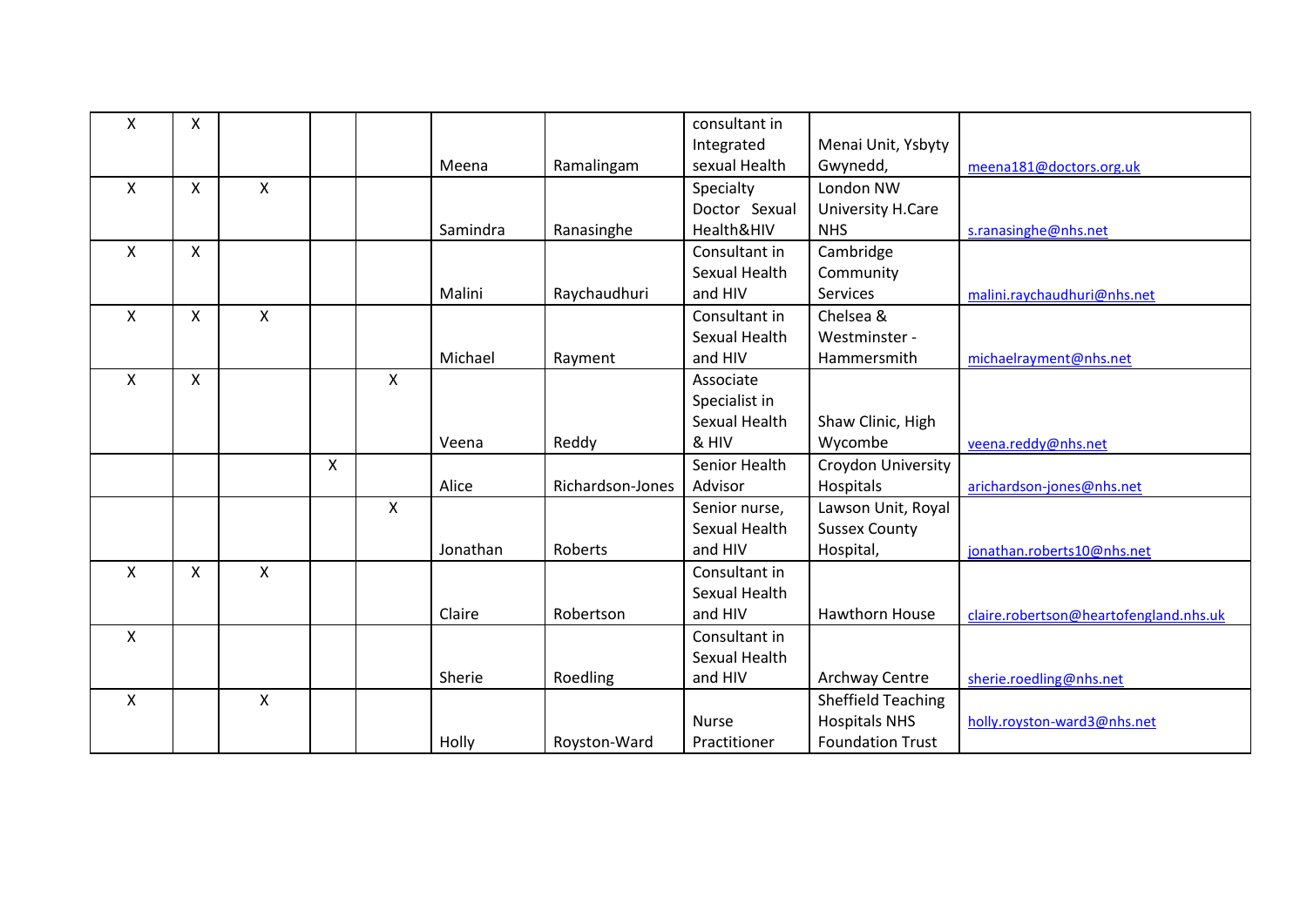| Χ | X              |                |                           |            |             | Consultant in        | London NW                |                               |
|---|----------------|----------------|---------------------------|------------|-------------|----------------------|--------------------------|-------------------------------|
|   |                |                |                           |            |             | Sexual Health        | University H.Care        |                               |
|   |                |                |                           | Luciana    | Rubinstein  | and HIV              | <b>NHS</b>               | I.rubinstein@nhs.net          |
| X | X              | X              | X                         |            |             | Consultant in        |                          |                               |
|   |                |                |                           |            |             | Sexual Health        | <b>St Richards</b>       |                               |
|   |                |                |                           | Emma       | Rutland     | and HIV              | Hospital                 | emmarutland@nhs.net           |
| X |                |                |                           |            |             | Consultant in        |                          |                               |
|   |                |                |                           |            |             | Sexual Health        | Doncaster Royal          |                               |
|   |                |                |                           | Claire     | Ryan        | and HIV              | Infirmary                | claire.ryan1@nhs.net          |
| X | X              |                |                           |            |             | Consultant in        | Eastleigh Sexual         |                               |
|   |                |                |                           | Leela      | Sanmani     | <b>Sexual Health</b> | Health                   | leela.sanmani@solent.nhs.uk   |
| X | $\mathsf{X}$   |                |                           |            |             | Consultant in        | <b>Trafford</b>          |                               |
|   |                |                |                           |            |             | Sexual Health        | <b>Integrated Sexual</b> |                               |
|   |                |                |                           | Cara       | Saxon       | and HIV              | Health                   | Cara.Saxon@mft.nhs.uk         |
| X | X              |                | $\pmb{\times}$            |            |             | Consultant in        |                          |                               |
|   |                |                |                           |            |             | Sexual Health        | Leeds Centre for         |                               |
|   |                |                |                           | Sarah      | Schoeman    | and HIV              | Sexual Health            | sarah.schoeman@leedsth.nhs.uk |
| X | $\pmb{\times}$ |                | $\boldsymbol{\mathsf{X}}$ |            |             | Consultant in        |                          |                               |
|   |                |                |                           |            |             | Sexual Health        |                          |                               |
|   |                |                |                           | Sara       | Scofield    | and HIV              | The Park Centre          | sara.scofield@dchft.nhs.uk    |
| X | X              | $\pmb{\times}$ | $\boldsymbol{\mathsf{x}}$ |            |             |                      | Alexandra                |                               |
|   |                |                |                           |            |             |                      | Hospital, Blythe         |                               |
|   |                |                |                           | Louise     | Seppings    | Consultant           | House, Redditch          | <b>TBC</b>                    |
| X | $\mathsf{X}$   |                | $\boldsymbol{\mathsf{X}}$ |            |             | Consultant in        |                          |                               |
|   |                |                |                           |            |             | Sexual Health        | Wycombe General          |                               |
|   |                |                |                           | Jackie     | Sherrard    | and HIV              | Hospital                 | Jackie.sherrard@nhs.net       |
| X | X              | X              |                           |            |             | Consultant in        |                          |                               |
|   |                |                |                           |            |             | Sexual Health        |                          |                               |
|   |                |                |                           | Sivapatham | Shivasankar | and HIV              | <b>Riverside Clinic</b>  | s.shivasankar@nhs.net         |
| X | X              |                |                           |            |             | Consultant in        | Calderdale and           |                               |
|   |                |                |                           |            |             | Sexual Health        | <b>Huddersfield NHS</b>  |                               |
|   |                |                |                           | Lindsay    | Short       | and HIV              | <b>Foundation Trust</b>  | lindsay.short@cht.nhs.uk      |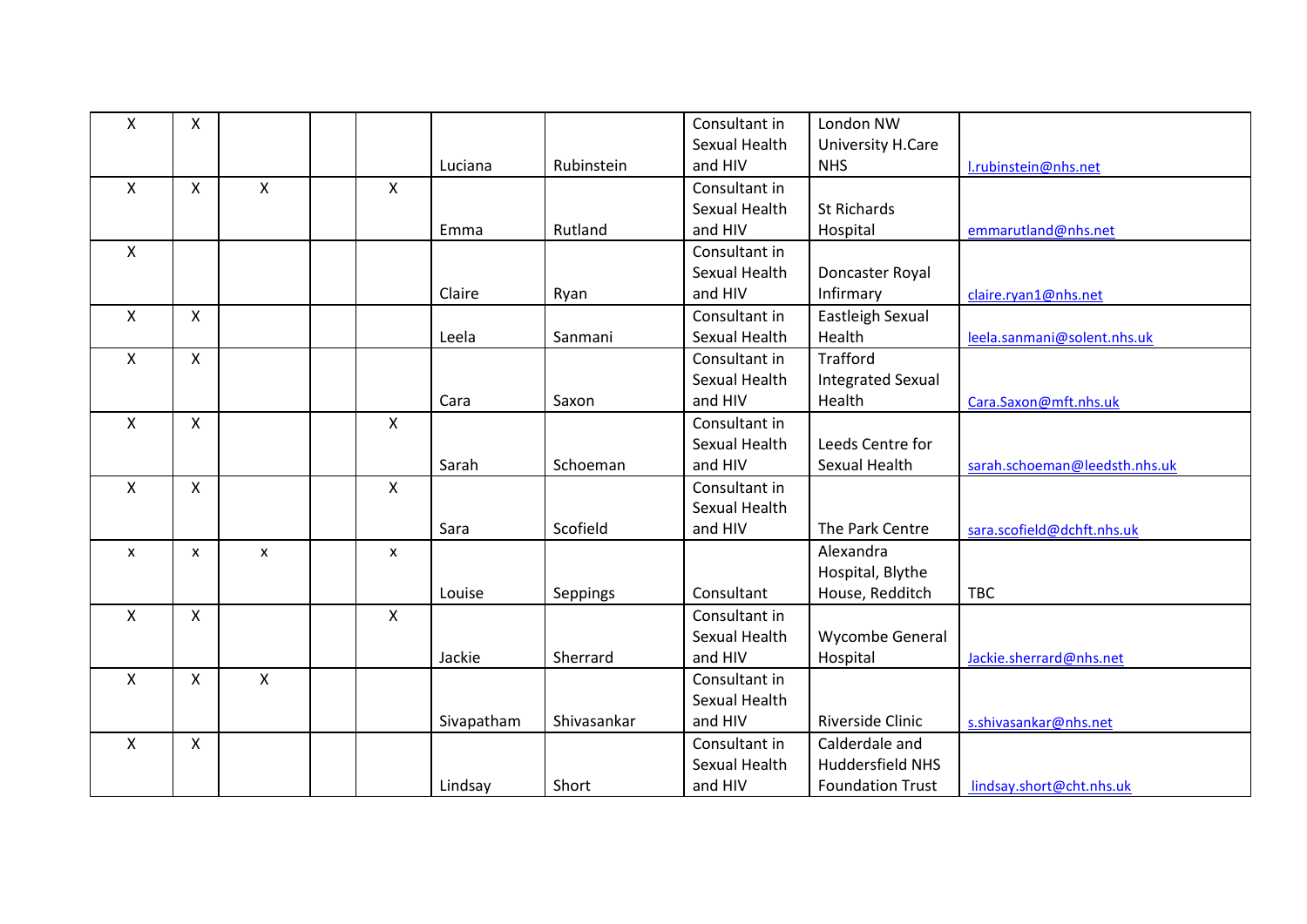|              |              | X |                    |          |           |                      | University                |                                      |
|--------------|--------------|---|--------------------|----------|-----------|----------------------|---------------------------|--------------------------------------|
|              |              |   |                    |          |           |                      | Hospitals                 |                                      |
|              |              |   |                    |          |           | Senior Clinical      | Birmingham -              |                                      |
|              |              |   |                    | Helen    | Sinar     | Practitioner         | Umbrella                  | helen.sinar@uhb.nhs.uk               |
| X            |              |   |                    |          |           | Consultant in        | Barts Health,             |                                      |
|              |              |   |                    | Selena   | Singh     | Sexual Health        | <b>Greenway Centre</b>    | selenasingh@nhs.net                  |
| X            | $\mathsf{X}$ |   |                    |          |           | Consultant in        | <b>Patrick Clements</b>   |                                      |
|              |              |   |                    |          |           | Sexual Health        | <b>Ctre Central Middx</b> |                                      |
|              |              |   |                    | К        | Sivakumar | and HIV              | Hosp                      | ksivakumar@nhs.net                   |
| X            | X            |   |                    |          |           | Consultant in        |                           |                                      |
|              |              |   |                    |          |           | Sexual Health        |                           |                                      |
|              |              |   |                    | Ceri     | Slater    | and HIV              | St Helier Hospital        | cerislater@nhs.net                   |
| X            | X            |   | X                  |          |           | Consultant in        |                           |                                      |
|              |              |   |                    |          |           | Sexual Health        |                           |                                      |
|              |              |   |                    | William  | Spice     | and HIV              | Crawley Hospital          | william.spice@nhs.net                |
| X            | X            |   |                    |          |           | Consultant in        | Calderdale and            |                                      |
|              |              |   |                    |          |           | Sexual Health        | <b>Huddersfield NHS</b>   |                                      |
|              |              |   |                    | Emma     | Street    | and HIV              | <b>Foundation Trust</b>   | Emma.Street@cht.nhs.uk               |
|              |              |   | $\mathsf{X}$       |          |           | Consultant in        | Blackpool                 |                                      |
|              |              |   |                    | John     | Sweeney   | Sexual Health        | <b>Teaching Hospitals</b> | john.sweeney1@nhs.net                |
| $\mathsf{X}$ | $\mathsf{X}$ | Χ |                    |          |           | Consultant in        |                           |                                      |
|              |              |   |                    |          |           | Sexual Health        | <b>New Cross</b>          |                                      |
|              |              |   |                    | Anjum    | Tariq     | and SRH              | Hospital                  | anjum.tariq@nhs.net                  |
| $\mathsf{X}$ |              |   | $\pmb{\mathsf{X}}$ |          |           | Consultant in        | Nottingham                |                                      |
|              |              |   |                    |          |           | Sexual Health        | University                |                                      |
|              |              |   |                    | Ruth     | Taylor    | and HIV              | <b>Hospitals Trust</b>    | ruth.taylor@nuh.nhs.uk               |
| X            |              |   |                    |          |           | Specialty            |                           |                                      |
|              |              |   |                    |          |           | <b>Doctor Sexual</b> |                           |                                      |
|              |              |   |                    | Siew Yan | Teo       | Health and HIV       | <b>Urmston Clinic</b>     | SiewYan.Teo@mft.nhs.uk               |
| X            | $\mathsf{X}$ |   |                    |          |           | Consultant in        |                           |                                      |
|              |              |   |                    |          |           | Sexual Health        |                           |                                      |
|              |              |   |                    | Cecilia  | Theodore  | and HIV              | <b>Barking Hospital</b>   | cecelia.theodore@bhrhospitals.nhs.uk |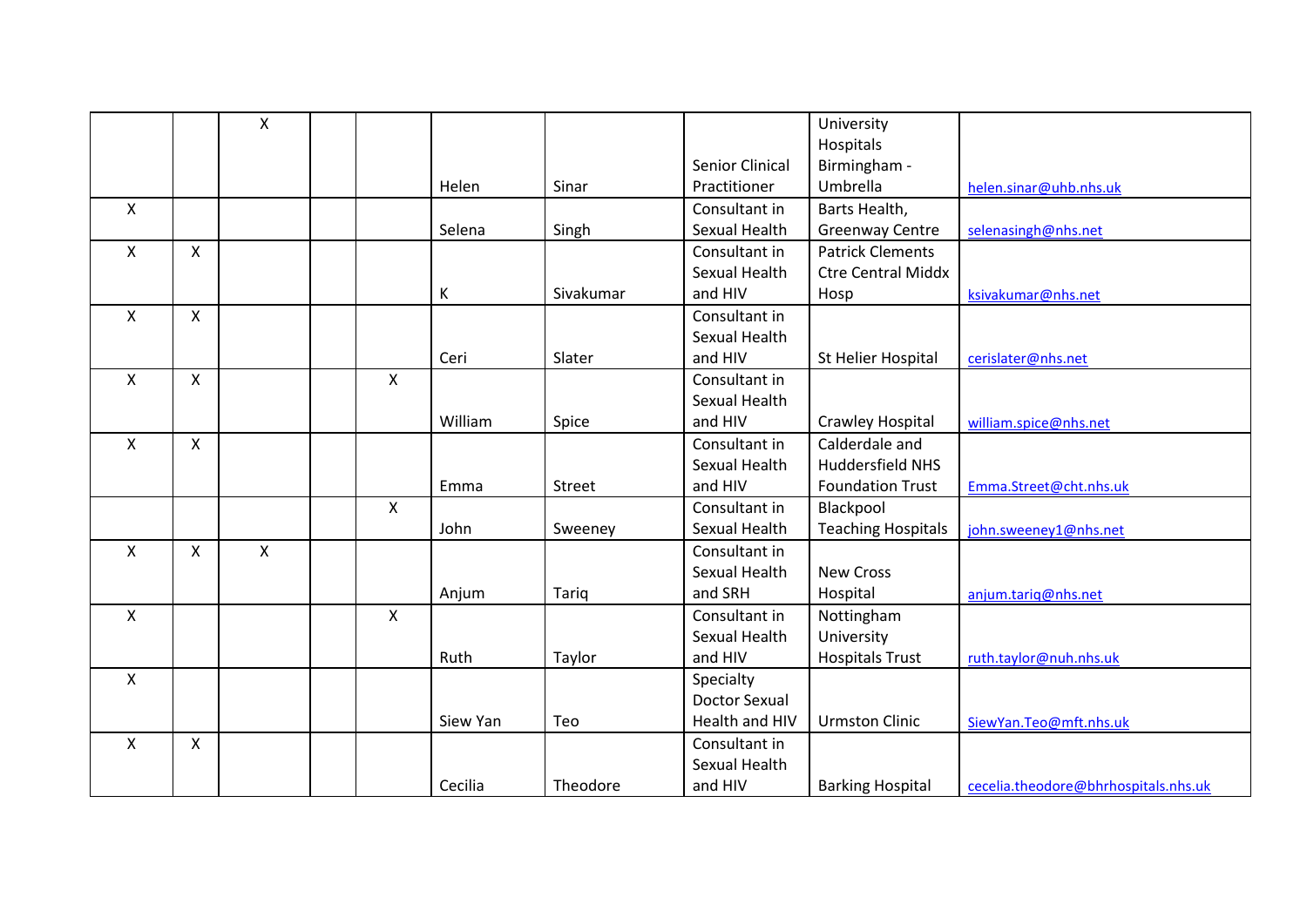| Χ                         |                    | X |   |           |                | Consultant in        | Wrexham Maelor       |                              |
|---------------------------|--------------------|---|---|-----------|----------------|----------------------|----------------------|------------------------------|
|                           |                    |   |   | Jemy      | Thomas         | <b>Sexual Health</b> | Hospital             | drjemythomas@gmail.com       |
| X                         | $\pmb{\times}$     |   |   |           |                |                      | St Helens &          |                              |
|                           |                    |   |   |           |                | Consultant in        | Knowsley             |                              |
|                           |                    |   |   |           |                | Sexual Health        | <b>Hospitals NHS</b> |                              |
|                           |                    |   |   | Rebecca   | Thomson-Glover | & HIV                | Trust                | r.thomson-glover.nhs.net     |
| X                         | X                  |   |   |           |                | Consultant in        |                      |                              |
|                           |                    |   |   |           |                | Sexual Health        | Whittall Street      |                              |
|                           |                    |   |   | Nicola    | Thorley        | & HIV                | Clinic               | nicola.thorley@uhb.nhs.uk    |
| $\boldsymbol{\mathsf{X}}$ | $\pmb{\mathsf{X}}$ |   |   |           |                | Consultant in        |                      |                              |
|                           |                    |   |   |           |                | Sexual Health        |                      |                              |
|                           |                    |   |   | Andrew    | Tompkins       | & HIV                | The Fountains        | andrew.tomkins@nhs.net       |
| X                         | X                  |   |   |           |                | Consultant in        | The Gate Clinic,     |                              |
|                           |                    |   |   |           |                | Sexual Health        | Kent & Canterbury    |                              |
|                           |                    |   |   | Mun Yee   | Tung           | & HIV                | Hospital             | mtung@nhs.net                |
| X                         | X                  | X |   |           |                | Consultant in        |                      |                              |
|                           |                    |   |   |           |                | Sexual Health        |                      |                              |
|                           |                    |   |   | Caroline  | Turner         | and HIV              | St Helier's Hospital | caroline.turner11@nhs.net    |
|                           |                    |   | X |           |                |                      | Royal                |                              |
|                           |                    |   |   |           |                |                      | Bournemouth and      |                              |
|                           |                    |   |   |           |                | Senior Health        | Christchurch         |                              |
|                           |                    |   |   | Kevin     | Turner         | Advisor              | Hospitals            | kevin.turner6@nhs.net        |
| X                         | X                  |   |   |           |                |                      | Gate Clinic, Kent    |                              |
|                           |                    |   |   |           |                | Consultant in        | and Canterbury       |                              |
|                           |                    |   |   | Anitha    | Vidhyadharan   | Sexual Health        | Hospital             | a.vidhyadharan@nhs.net       |
| X                         |                    |   |   |           |                |                      | St Mary's            |                              |
|                           |                    |   |   |           |                | Consultant in        | Community            |                              |
|                           |                    |   |   | Dayan     | Vijeratnam     | Sexual Health        | Hospital             | dayan.vijeratnam@nhs.net     |
| X                         | $\mathsf{X}$       | X |   |           |                | Senior               |                      |                              |
|                           |                    |   |   |           |                | Specialty            | Heartlands           |                              |
|                           |                    |   |   | S Rivinda | Vitharana      | Doctor               | Hospital             | rivinda.vitharana@uhb.nhs.uk |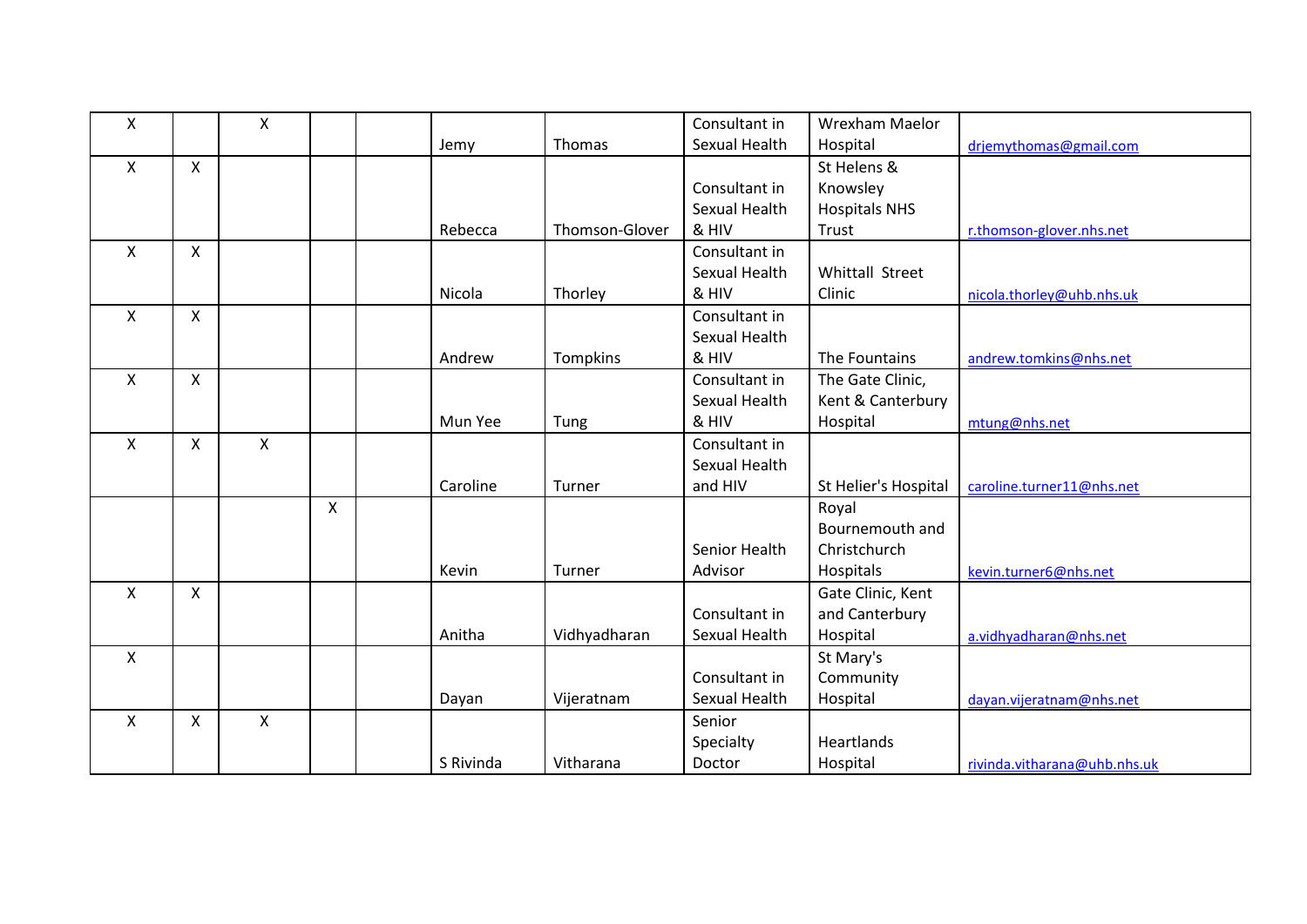| X            | X            |   |   |                |             | Speciality dr |                           |                                    |
|--------------|--------------|---|---|----------------|-------------|---------------|---------------------------|------------------------------------|
|              |              |   |   |                |             | SRH, CCST in  | Waldron Centre,           |                                    |
|              |              |   |   | <b>Barbara</b> | Vonau       | GUM/HIV       | Amersham Vale,            | barbaravonau@nhs.net               |
| X            | X            |   |   |                |             | Consultant in |                           |                                    |
|              |              |   |   |                |             | Sexual Health | Leeds Sexual              |                                    |
|              |              |   |   | Harriet        | Wallace     | & HIV         | Health                    | harriet.wallace@nhs.net            |
| X            |              | X |   |                |             | Specialist    |                           |                                    |
|              |              |   |   |                |             | <b>Nurse</b>  | ISHS Wheatbridge          |                                    |
|              |              |   |   | Lisa           | Walton      | Practitioner  | Chesterfield              | lisa.walton1@nhs.net               |
| X            |              |   |   |                |             | Consultant in | Manchester                |                                    |
|              |              |   |   |                |             | Sexual Health | Centre for Sexual         |                                    |
|              |              |   |   | Christopher    | Ward        | & HIV         | Health                    | chris.ward@mft.nhs.uk              |
| X            |              |   | X |                |             | Consultant in |                           |                                    |
|              |              |   |   |                |             | Sexual Health | Your SHIP,                |                                    |
|              |              |   |   | Zoe            | Warwick     | & HIV         | <b>Derriford Hospital</b> | zoe.warwick@nhs.net                |
| X            | X            |   | X |                |             | Consultant in |                           |                                    |
|              |              |   |   |                |             | Sexual Health | Whitegate Health          |                                    |
|              |              |   |   | Wafaa          | Wasef       | and HIV       | Centre, Blackpol          | dr.wasef@nhs.net                   |
| X            |              | Χ |   |                |             | Specialty     | <b>Royal Preston</b>      |                                    |
|              |              |   |   | Jenny          | Waters      | Doctor        | Hospital                  | jennifer.waters2@nhs.net           |
| X            | X            |   |   |                |             | Consultant in |                           |                                    |
|              |              |   |   |                |             | Sexual Health | Heartlands                |                                    |
|              |              |   |   | John           | Watson      | and HIV       | Hospital                  | john.watson@heartofengland.nhs.uk  |
| $\mathsf{x}$ | X            | X |   |                |             | Speciality    |                           |                                    |
|              |              |   |   |                |             | Doctor in     | Sexual Health             |                                    |
|              |              |   |   | Claire         | Weatherburn | Sexual Health | Dorset                    | claire.weatherburn@dchft.nhs.uk    |
| X            | $\mathsf{X}$ |   |   |                |             | Consultant in |                           |                                    |
|              |              |   |   |                |             | Sexual Health | Heartlands                |                                    |
|              |              |   |   | David          | White       | and HIV       | Hospital                  | david.white@heartofengland.nhs.uk  |
| $\mathsf{x}$ | $\mathsf{x}$ |   |   |                |             | Consultant in | Northern Health           |                                    |
|              |              |   |   |                |             | Sexual Health | and Social Care           |                                    |
|              |              |   |   | John           | White       | and HIV       | Trust                     | john.white@northerntrust.hscni.net |